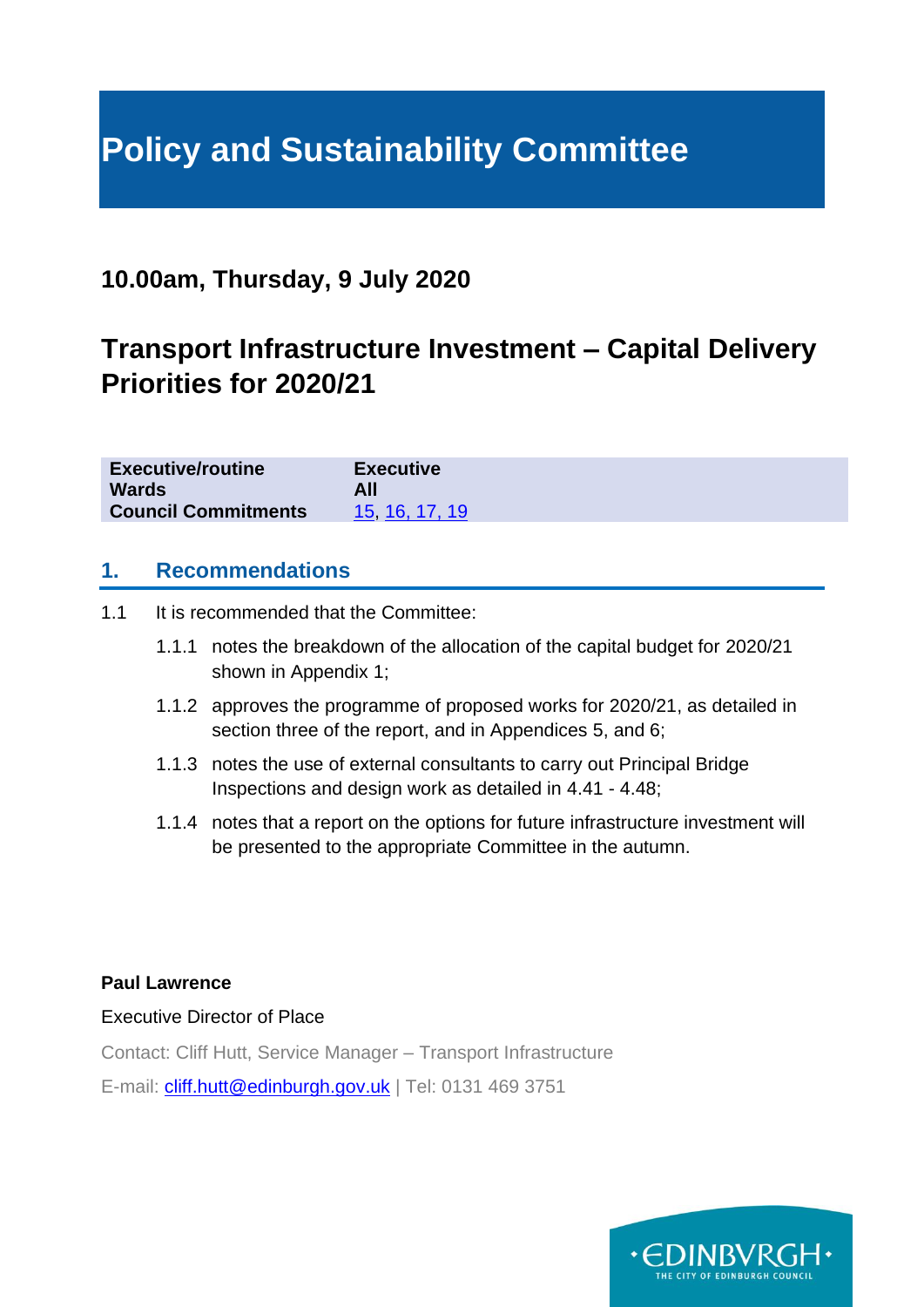**Report**

## **Transport Infrastructure Investment – Capital Delivery Priorities for 2020/21**

## **2. Executive Summary**

- 2.1 This report seeks approval for the allocation of the Transport Infrastructure Capital budgets and programme of works for 2020/21. This includes carriageways, footways, street lighting and traffic signals and structures.
- 2.2 The carriageway and footway schemes listed in this report were selected for capital investment using a scheme of prioritisation which uses condition assessment scores, prioritisation criteria and weightings.
- 2.3 The budget allocation and lists of maintenance schemes in this report aim to ensure that the condition of roads and footways improve, whilst fulfilling the objective that the prioritisation reflects and supports the Council's Local Transport Strategy objectives and, in particular, the Active Travel Action Plan.
- 2.4 Road structures assets are maintained in accordance with national standards and Government legislation. Excessively high maintenance costs are avoided, as far as possible, by undertaking regular condition inspections and prioritising required work.
- 2.5 Delivery of the 2020/21 capital programme has been severely affected by the COVID-19 situation, with no delivery of capital renewal schemes in the first quarter of 2020/21. There will continue to be challenges in delivering capital renewal schemes in 2020/21 due to ongoing, Covid-19 related, restrictions.

## **3. Background**

- 3.1 This report seeks approval for the proposed capital investment programme for road and footway improvements for 2020/21.
- 3.2 The capital budget for 2020/21 was agreed at the Council meeting on [20](https://democracy.edinburgh.gov.uk/documents/s14099/Item%204.2%20-%20Capital%20Budget%20Strategy%202020-2030%20-%20Referral%20from%20FR.pdf)  [February 2020](https://democracy.edinburgh.gov.uk/documents/s14099/Item%204.2%20-%20Capital%20Budget%20Strategy%202020-2030%20-%20Referral%20from%20FR.pdf) as part of the capital investment programme. On [25 June 2020](https://democracy.edinburgh.gov.uk/documents/s24507/Item%206.4%20-%20Capital%20Budget%20Update%202019-20%20Provisional%20Outturn%20and%202020-21%20COVID-19%20Forecast.pdf) Policy and Sustainability Committee received an update on Capital Budget 2019/20 out-turn and 2020/21 COVID-19 Forecast.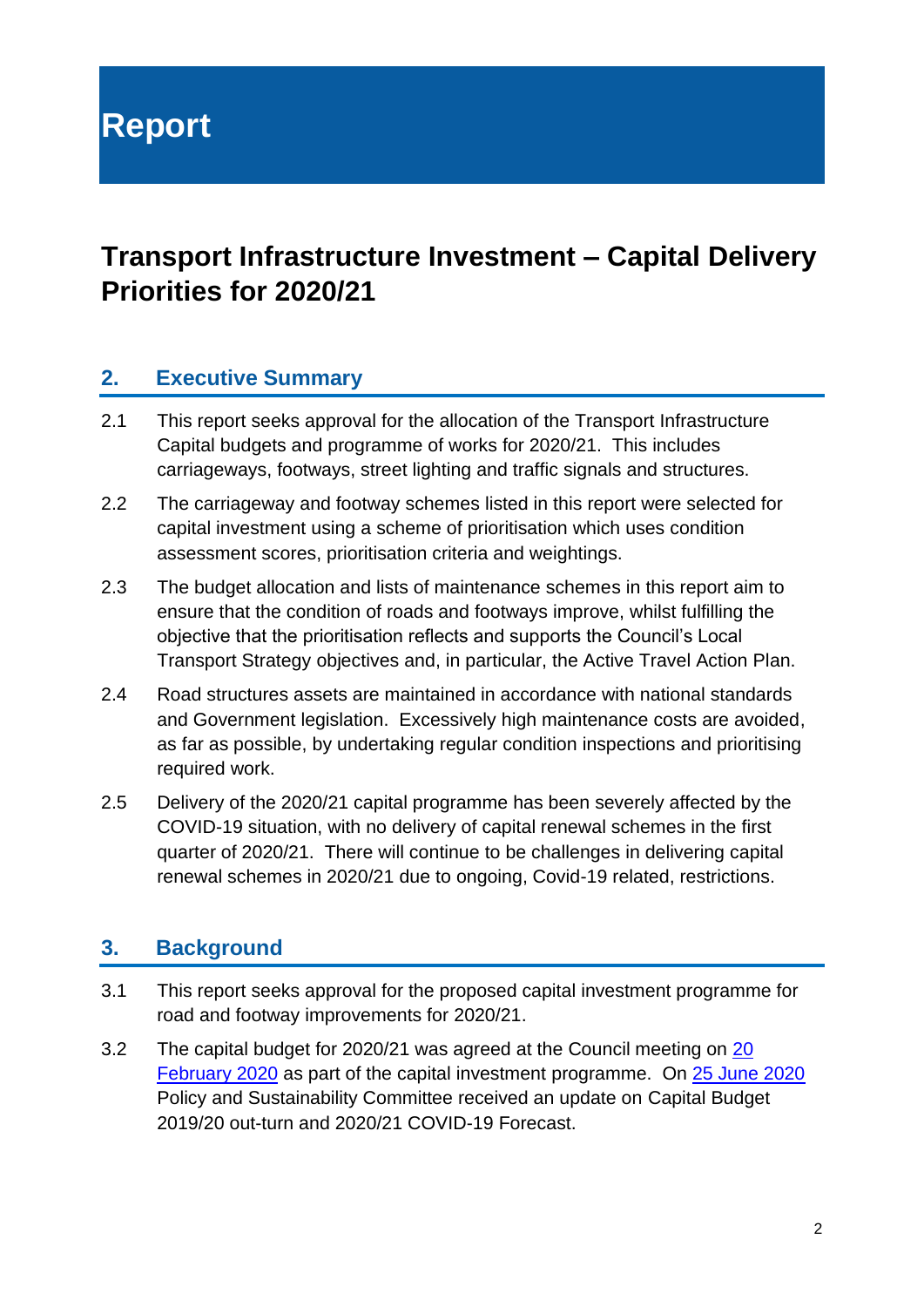- 3.3 The Roads and Footway Capital Investment Programme for 2020/21 proposes the capital budget of £15.006m should be allocated across six different work streams: carriageways and footways, street lighting and traffic signals; road structures; other asset management; road operations and miscellaneous. The carriageway and footways work accounts for £7.047m or 47% of the available funding.
- 3.4 A methodology of prioritisation, approved by Transport and Environment Committee in [January 2016,](https://democracy.edinburgh.gov.uk/Data/Transport%20and%20Environment%20Committee/20160112/Agenda/item_76_-_road_footway_and_bridges_investment_-_capital_programme_for_201617.pdf) is used to identify which projects should be included in this part of the programme.
- 3.5 The Council's carriageway and footway stock has a gross replacement cost of £2,260m. It is essential that the carriageways and footways are maintained to an acceptable standard. A new investment strategy for carriageways was agreed by the Transport and Environment Committee in [October 2015,](http://www.edinburgh.gov.uk/meetings/meeting/3784/transport_and_environment_committee) which will ensure improvements in the carriageway condition throughout the city.
- 3.6 The Council's Bridge stock has a gross replacement cost of £1,340m. It is essential that these structures are inspected and adequately maintained to ensure that the road network can operate efficiently and safely.
- 3.7 Bridges are inspected at regular intervals and the work is prioritised based on these inspections. A Bridge Structure Condition Indicator (BSCI) is calculated for the whole bridge and critical load bearing members, in line with national guidance, and a score is developed. These scores are used to help prioritise work.
- 3.8 An inspection programme was undertaken for retaining walls, greater than 1.5m, in 2017/18 to obtain condition data, bringing this into line with the bridge stock.
- 3.9 In addition, a 10% capital budget commitment has been made to cycling improvements (this has already been "top-sliced" from the original budget). This is in line with the Council commitment to allocate a percentage of the Transport budget to improve cycling facilities throughout Edinburgh.

## **4. Main report**

### **Capital Budget Provision 2019/20 – 2021/22**

4.1 The current and projected capital allocation for Infrastructure for 2018 to 2021 is shown in [Appendix 1.](#page-11-0) This outlines how the proposed budget will be allocated across the six elements of the programme in 2020/21.

### **Carriageway Investment**

- 4.2 The carriageway and footway element of the capital programme is based on a scheme of prioritisation which uses condition assessment scores, prioritisation criteria and weightings to determine which projects should be prioritised for investment.
- 4.3 The condition of Edinburgh's roads is assessed annually as part of the Scottish Roads Maintenance Condition Survey (SRMCS), an independent survey of road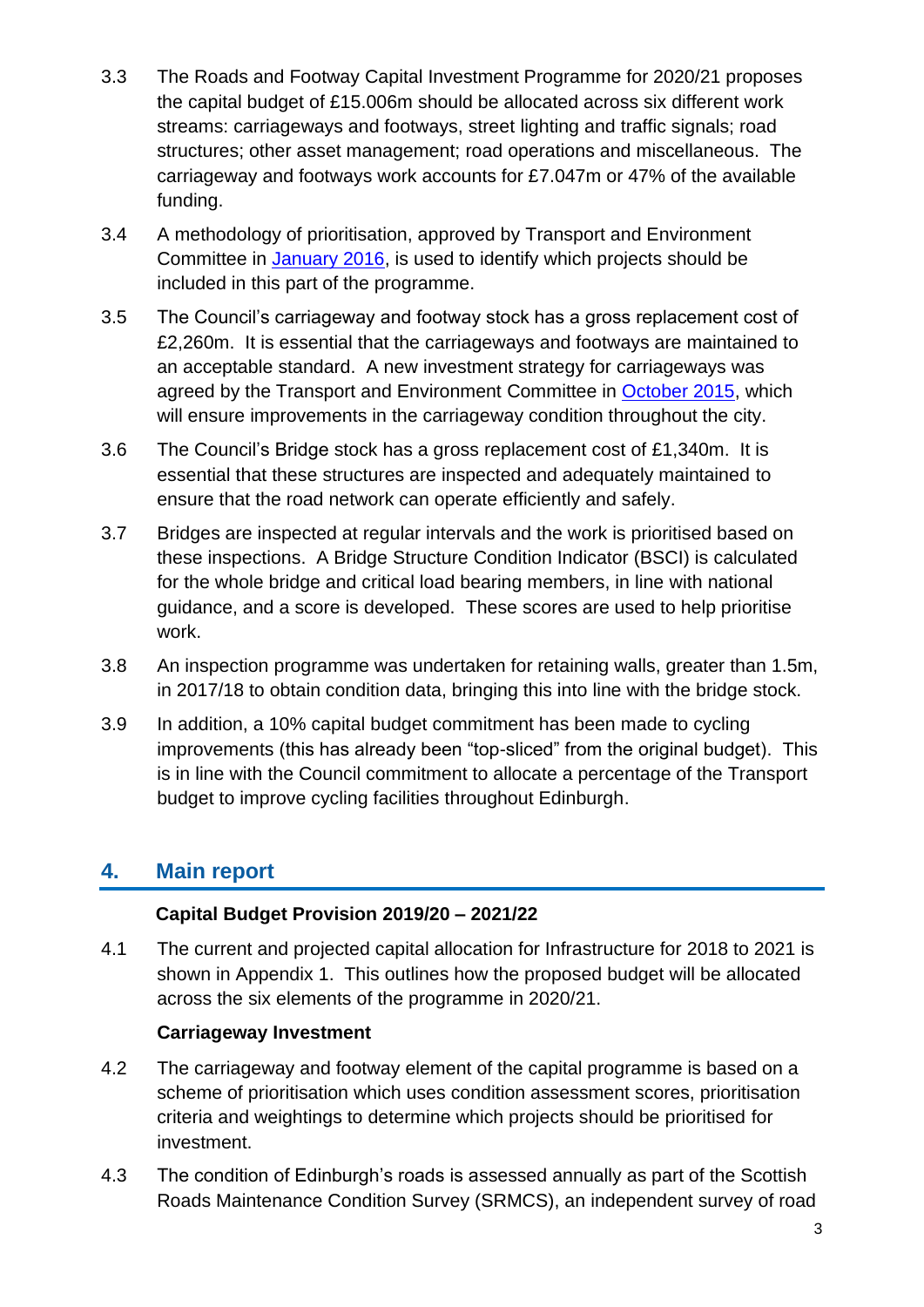conditions in all 32 Scottish local authorities. The survey provides each local authority with a Road Condition Index (RCI) which identifies the percentage of roads in need of maintenance.

- 4.4 The RCI consists of three categories of deterioration: Red, Amber 1 and Amber 2, with roads in the red category being in the worst condition. Roads in the Amber condition indicate that further investigation is required to establish if preventative treatment is required. Roads in the red category have deteriorated beyond preventative maintenance and will require more robust treatments in order to prolong its future.
- 4.5 As part of the modelling work for the Transport Asset Management Plan (TAMP), alternative scenarios for capital investment were developed. These scenarios were predicated on a more preventative approach, aimed at roads that are in the Amber condition categories. Investment on these roads require less expensive treatments (e.g. surface dressing, micro asphalts), which improve the condition of the carriageway or footway and delay the need for more expensive resurfacing or strengthening treatments. Owing to the cheaper cost of the treatments required on Amber condition roads, more roads can be treated each year.
- 4.6 To ensure continued effectiveness and value for money, it is proposed to bring forward a further report on the options for future transport infrastructure investment. This will take account of the reconsideration of the Council's capital budget priorities and the potential for increased costs as a result of COVID-19.
- 4.7 Whilst all active travel and streetscape improvements are very welcome and provide better finished schemes, most of the improvements are being funded from the capital renewals budget. This means that fewer renewal schemes can be delivered each financial year.
- 4.8 Work is ongoing to better align the capital renewal and active travel programmes as far in advance as possible in order to secure funding from other sources. By maximising the use of external funding, this will reduce the pressure on the capital renewals budget.
- 4.9 Appendix 3 shows how funding will be distributed throughout the carriageway network in order make best use of the available funding.
- 4.10 The UK Pavement Management System (UKPMS) is the national standard for management systems for assessing the condition of the local road network and for planning the type of investment that is required.
- 4.11 The UKPMS is used for systematic collection and analysis of condition data, i.e. Scottish Road Maintenance Condition Survey. The UKPMS analyses specific types of defects i.e. cracking, texture, profile and rutting, to select which roads should be considered for preventative, resurfacing or strengthening treatments. Appendix 4 shows the criteria used to determine the appropriate treatment required.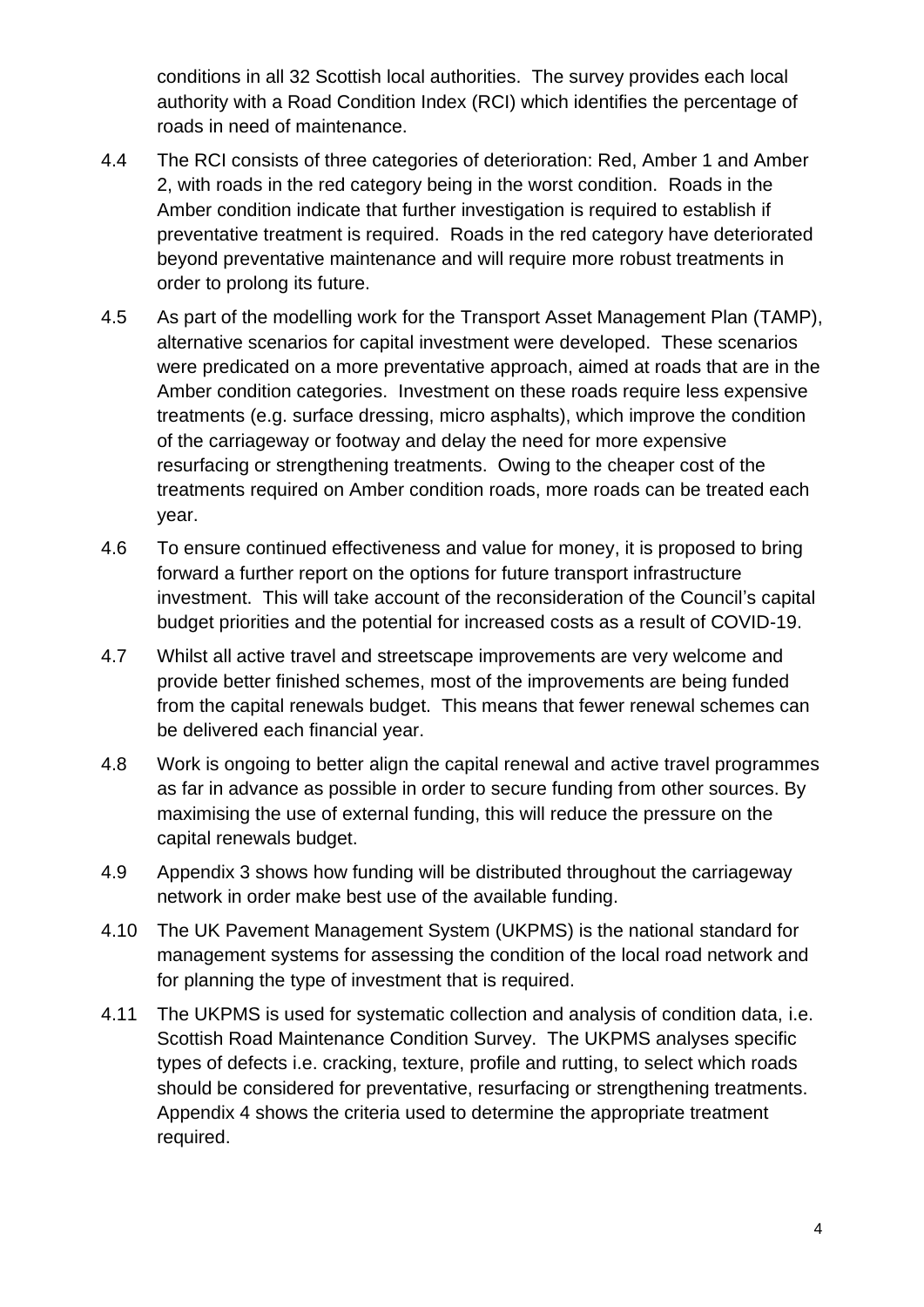- 4.12 A prioritisation weighting of 5% to carriageway schemes that have an existing on-road cycle lane continues to be applied. This will promote carriageway renewal schemes heavily used by cyclists.
- 4.13 Edinburgh is the only local authority in Scotland to include such a weighting. This further enforces the Council's commitment to active travel.

### **Footway Investment**

- 4.14 The footway element of the capital programme is based on a scheme of prioritisation which uses condition assessment scores, prioritisation criteria and footfall weightings to determine which projects should be prioritised for investment.
- 4.15 The prioritisation system for the capital programme is designed to ensure that the strategic road and footway network is maintained in line with the Local Transport Strategy and the Active Travel Action Plan.
- 4.16 It is proposed to maintain the allocation of £0.3m for Local Footways in 2020/21. This will allow resurfacing works to be carried out on rural and residential footways that would be unlikely to feature in a capital programme of works, due to their low prioritisation score.
- 4.17 It is also proposed to treat local footways with surfacing procedures i.e. slurry sealing. This is a preventative treatment and will allow a far greater number of footways to be treated each year.
- 4.18 Whilst the aim of the footway improvement schemes is to improve the surface condition, footway schemes will also result in improved facilities for walking in Edinburgh's streets.

### **Co-ordination**

- 4.19 Appendix 5 details the capital investment schemes that are planned for delivery in 2020/21.
- 4.20 Any proposed scheme on arterial routes or in the city centre will be considered by the City-Wide Traffic Management Group to determine whether the works can be carried out and what conditions could be put in place (phasing, off peak working, etc) to minimise disruption.

### **Public Realm**

- 4.21 The Roads and Footways Capital Programme also supports public realm projects identified by the Streetscape Delivery Group and Transport Planning.
- 4.22 Several carriageway and footway renewal schemes will contribute to public realm improvements, through use of high specification materials such as natural stone slabs and setts, as well as improvements in design and layout, utilising the Street Design Guidance. In 2020/21 this will include the High Street, Queensferry High Street and carriageway and footway schemes in World Heritage Site (WHS) and Conservation areas.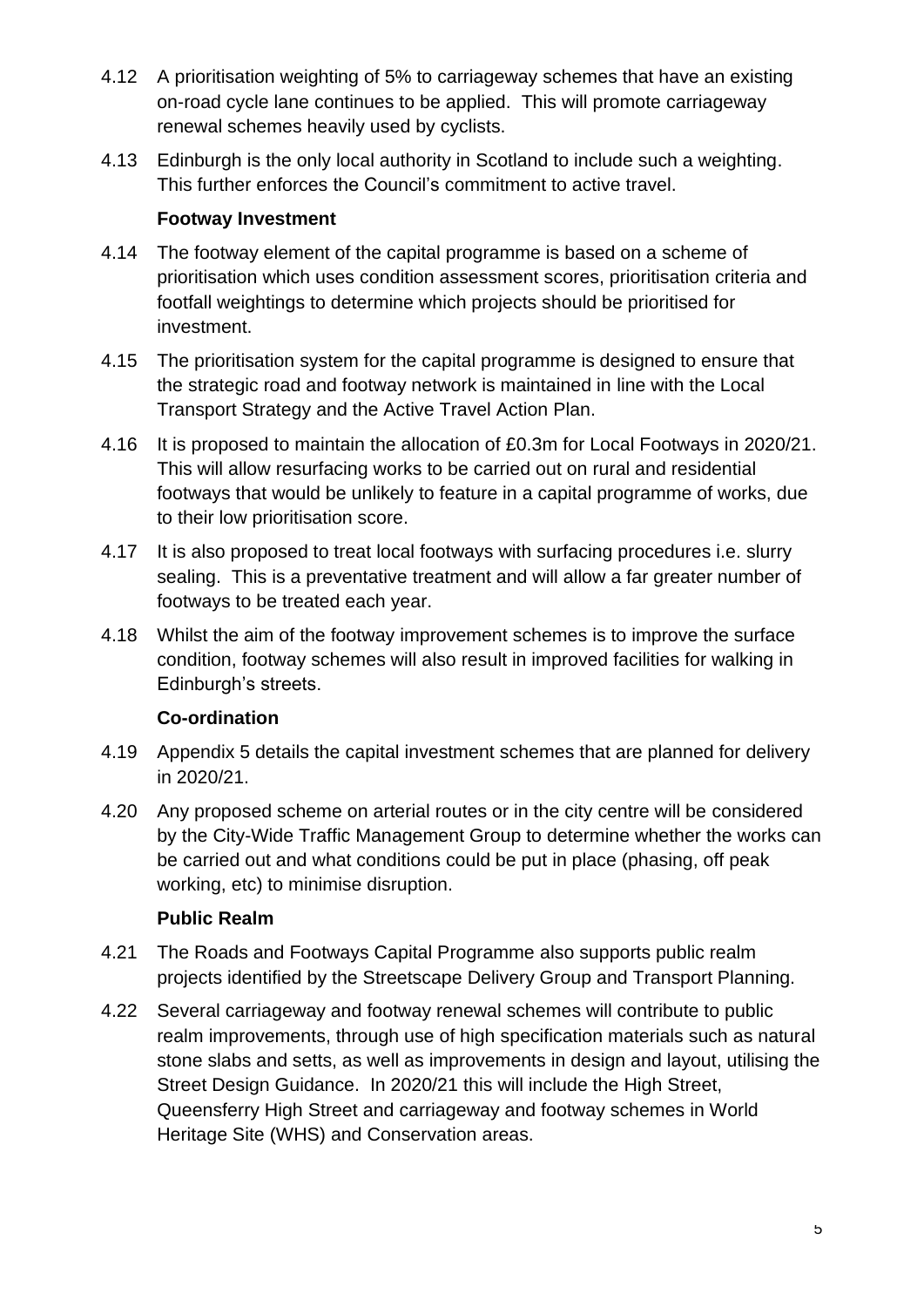### **Street Lighting and Traffic Signals**

- 4.23 In common with many other authorities across the UK, Edinburgh has a large number of street lighting columns that are over 30 years old and require replacement. Where individual columns fail a structural test, they are replaced on a one for one basis. Where the number of columns requiring urgent replacement in any particular street exceeds 40%, it is more efficient and practical to renew the lighting stock of the whole street and this forms the basis of the street lighting programme. The test-failed street lighting columns are prioritised in the programme with the worst columns being replaced first. The budget for street lighting works in 2020/21 is £1.449m. The programme of Street Lighting works is shown in Appendix 6.
- 4.24 On [27 October 2015,](http://www.edinburgh.gov.uk/meetings/meeting/3784/transport_and_environment_committee) the Transport and Environment Committee approved, in principle, the business case for the roll out of Light Emitting Diode (LED) lanterns across the city and the report was referred to Council on [19 November 2015](http://www.edinburgh.gov.uk/meetings/meeting/3806/city_of_edinburgh_council) where the prudential borrowing was approved.
- 4.25 [On 23 January 2018,](http://www.edinburgh.gov.uk/meetings/meeting/4309/finance_and_resources_committee) the Finance and Resources Committee approved the award of the contract for these works.
- 4.26 The business case supported the roll out of 54,000 energy efficient street lighting lanterns over a three-year programme, and the introduction of a Central Management System, at a total cost, including financing, of £40.132m. The forecast energy, Carbon Reduction Commitment and maintenance savings/cost avoidance over 20 years resulting from this project is £54.157m.
- 4.27 Work to roll out energy efficient street lighting lanterns started in October 2018. Over 50% of this programme has already been completed to date and works will continue post Covid-19 working restrictions.
- 4.28 Edinburgh's traffic signal assets are maintained by in-house staff with assistance from Siemens Intelligent Traffic Systems, the current maintenance contractor. Each asset is electrically and mechanically inspected on an annual basis with preventative maintenance taking place as part of the inspection process.
- 4.29 The average age of the traffic signals asset is in excess of 25 years and is prioritised for replacement using ten separate criteria, with higher weighting placed on age, condition and availability of pedestrian facilities.

#### **Other Asset Management**

4.30 It is proposed to invest £0.3m in other asset renewals. This programme of asset replacement or renewals is carried out in conjunction with footway schemes that are included in the carriageway and footway programme and involves the replacement of street furniture, street lighting and traffic signals. In the case of street lighting, where the lighting columns on a footway improvement scheme are more than 30 years old (i.e. exceeds their design life), it is more efficient to replace the lighting columns at the same time as the footway works.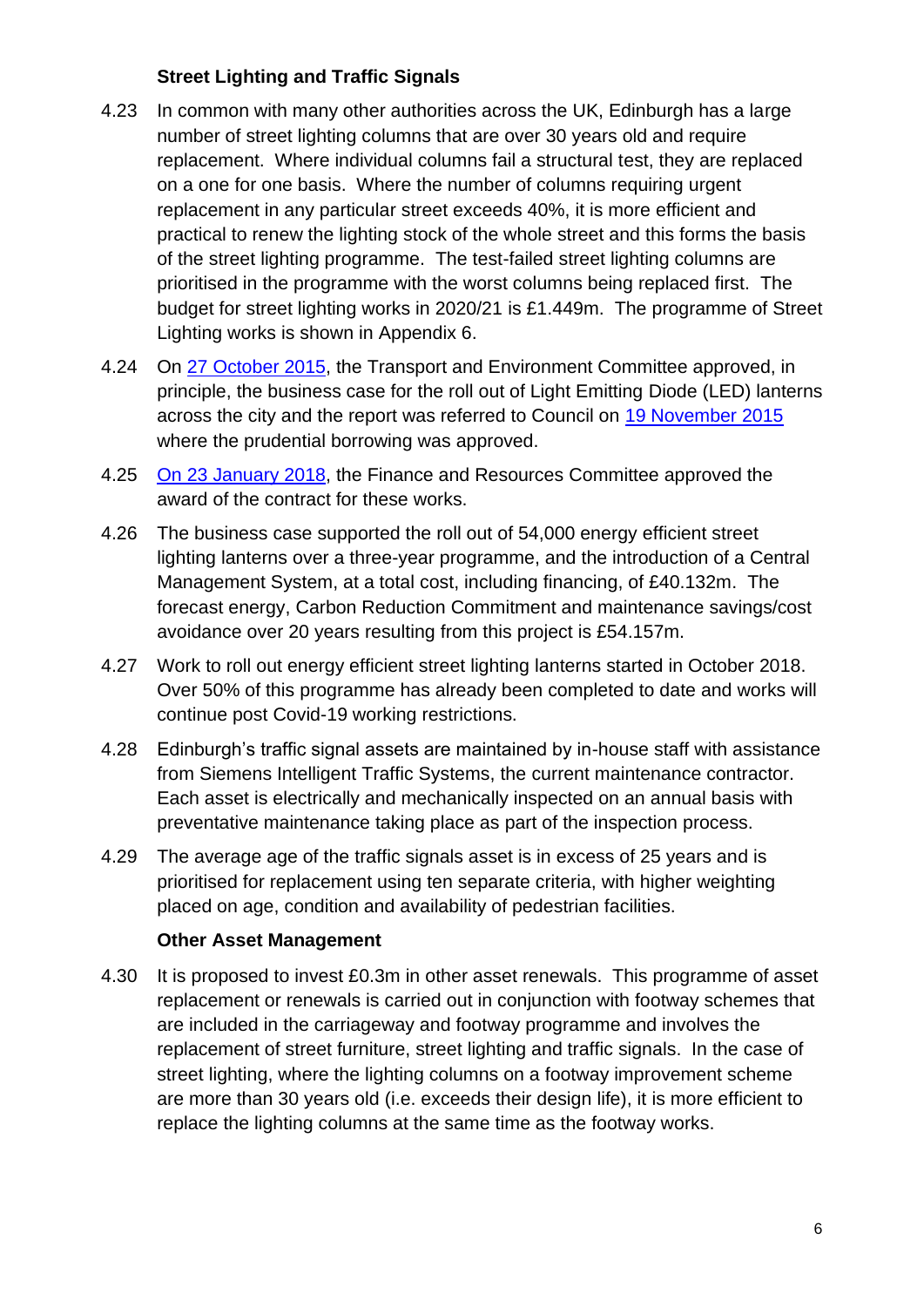### **Road Operations**

- 4.31 All footway reconstruction schemes incorporate dropped crossings at all junction points, if not already existing. Further to this, an allocation of £0.02m is given to Road Operations to install dropped crossings at various locations throughout the city on footpaths that are not included in the capital list of footway schemes.
- 4.32 It is proposed to allocate £0.2m for drainage repairs. This will be used to repair failed gully tails and frames throughout Edinburgh.
- 4.33 A further £0.5m will be allocated for Bus Stop Maintenance. This will allow Road Operations to carry out extensive repairs in and around bus stops that have deteriorated as a result of the continuous, repetitive, wear.
- 4.34 Finally, it is proposed to allocate £0.5m for a Carriageway Enhancement Programme. This would allow Road Services to renew carriageways, outwith the surfacing programme, that are too extensive for revenue repairs, to be holistically surfaced. It would, therefore, negate the need for them to be considered for capital investment and significantly increase the life of the asset. Roads surfaced through this process will need only very minimal, if any, revenue repairs over a period of many years.

### **Inspection, Design and Supervision**

- 4.35 Inspection, design and supervision is a large element of work that is required when delivering the capital carriageway and footway schemes. It is proposed to allocate £2.00m from the carriageway and footway budget, for this work. The inspection, design and supervision budget will be closely monitored and, if the costs are lower than expected, then the funding will be re-allocated and used to bring forward additional carriageway and footway schemes.
- 4.36 The majority of the schemes selected for investment will be designed by Transport's in-house design teams. However, if required, external professional services may be procured to assist with the delivery of the capital investment programme.

### **Neighbourhood Environmental Projects**

4.37 A further element of the programme is top-sliced each year for the Neighbourhood Environment Programme (NEP) to enable the Council to respond to the local issues identified by council officers, elected members and Neighbourhood Networks. It is proposed to continue the allocation of £0.6m in 2020/21.

#### **Cycling Improvements**

4.38 The Council has a commitment to allocate a percentage of the Transport revenue and capital budgets to improve cycling facilities throughout Edinburgh. This was introduced in 2012/13, when 5% was allocated with a commitment to increase this by 1% each year, up to 10%. 10% of capital budgets will be allocated for cycling related improvements in 2020/21.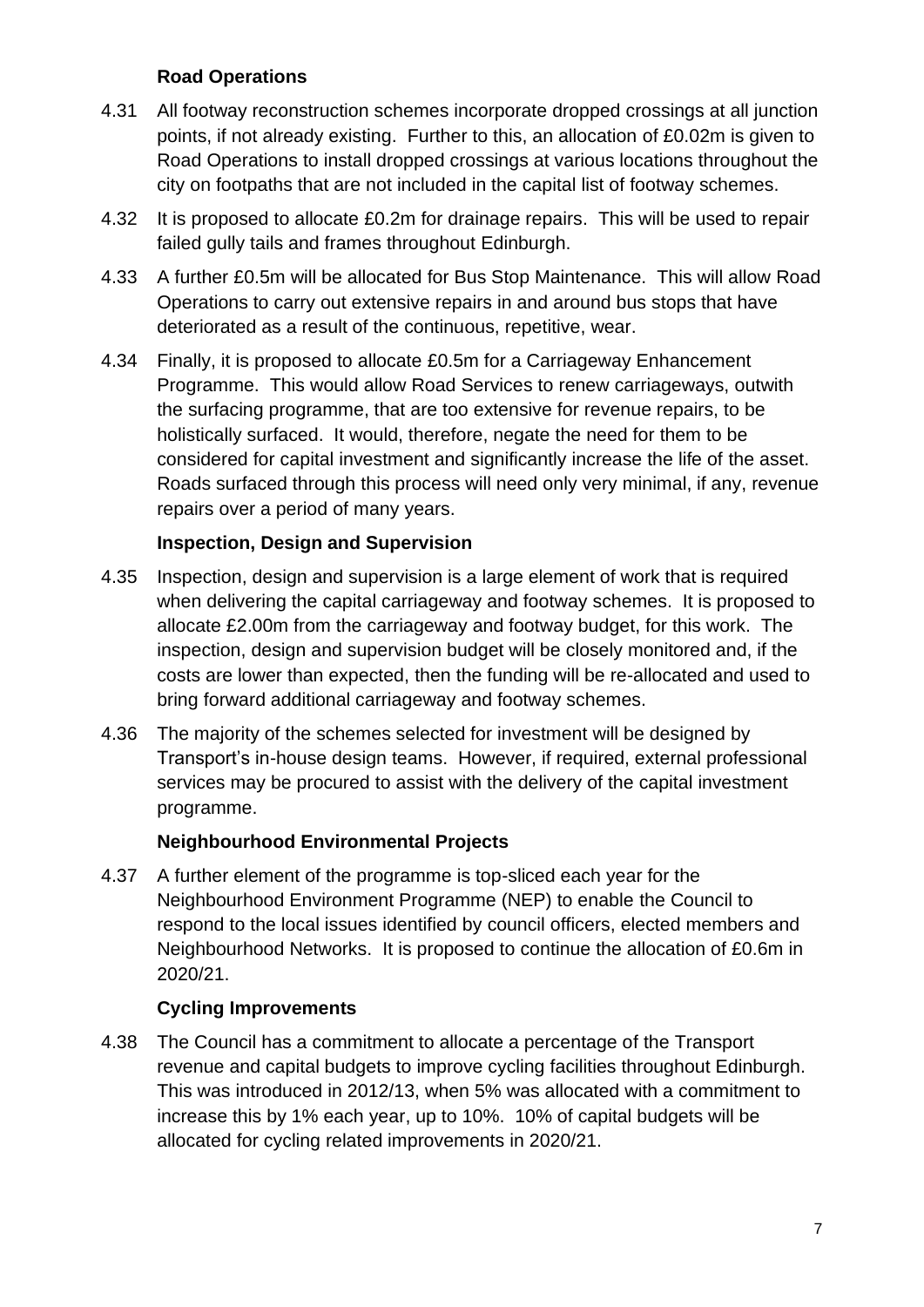4.39 The 10% budget commitment will enable the Council to deliver new cycling infrastructure, including the creation of links between existing off-road routes and upgrading the facilities that are available on-road.

### **Bridges**

- 4.40 There are 352 bridges and road structures in the city with a span greater than 1.5m. This includes road bridges, foot bridges, underpasses, tunnels and gantries on the road network. The bridges and road structures receive a General Inspection (GI) over a two-year cycle. This is a visual inspection from ground level of parts of the bridge that are readily accessible.
- 4.41 In addition to the GI, a Principal Bridge Inspection (PBI) is required to be undertaken at six-year intervals which entails the inspecting engineer being within touching distance of every part of the bridge. There may also be the need for intrusive inspections including testing of materials and specialist support such as divers to inspect parts of the structure.
- 4.42 Recently, additional funding was made available which allowed a Risk Based PBI Programme to be introduced, which can reduce the PBI interval for some structures from six to twelve years. A total of 142 bridges were prioritised in 2016/2017 over a six-year period. After three years 77 inspections have been completed. Following this initial programme, the rest of the structure stock will require a Principal Inspection to be undertaken.
- 4.43 From the GIs and PBIs, bridges are given scores based on their condition and individual parts of the structure that require to be repaired are highlighted. These scores are used to develop the programme of work, together with other factors such as volume of use, location, relationship with other parties and other work in the vicinity.
- 4.44 The scores for all bridges are totalled and averaged and this helps provide an indication of the condition of the Bridge Stock.
- 4.45 There are 68km of retaining walls with a retained height over 1.5m associated with the road network. A total of 866 walls were inspected in 2018, and condition scores have been calculated in a similar manner to the bridges. An inspection and repair programme is being developed.
- 4.46 Over the past twenty years an assessment programme was undertaken to establish the load carrying capacity of the bridge stock, identifying bridges that require strengthening or where interim control measures were required. The results of the assessments are required to be reviewed, particularly where the loading regime has changed, or structural deterioration has reduced the structural capacity. Accordingly, a programme of Structural Reviews will be produced in 2020/2021 to prioritise the structures that should be reviewed.
- 4.47 The projects being delivered in 2020/21 are: Balerno Bridge refurbishment, low height bridge signage, Cramond Brig investigations and structures preventative maintenance.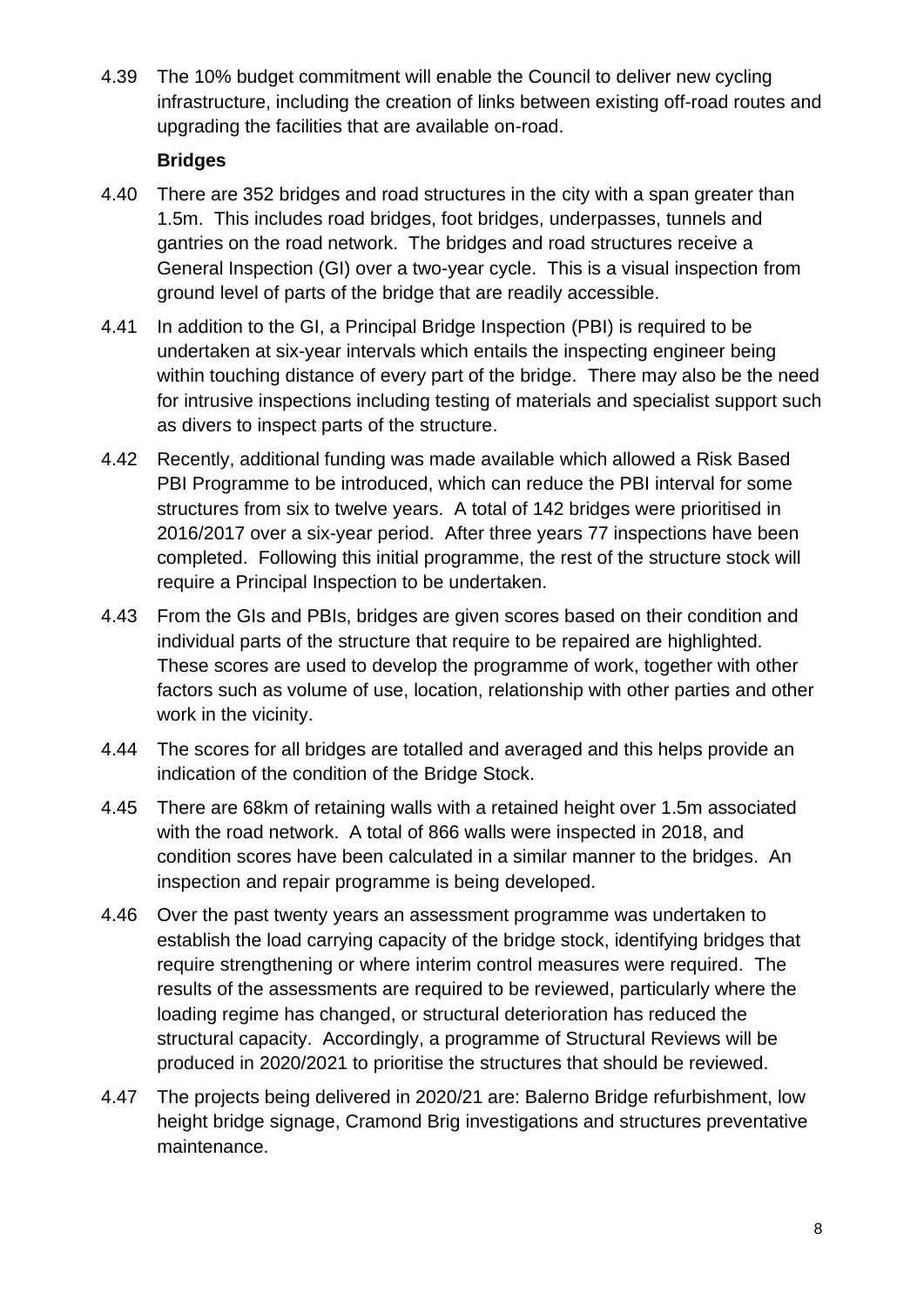#### **Street Design Guidance**

- 4.48 This Committee approved Edinburgh's new Street Design Guidance at its meeting on [25 August 2015.](http://www.edinburgh.gov.uk/meetings/meeting/3735/transport_and_environment_committee) This Guidance sets out the City of Edinburgh Council's design expectations and aspirations for streets within the Council area.
- 4.49 The guidance will be embedded in the design process for all carriageway and footway schemes detailed in this report.
- 4.50 Implementation of the ESDG through renewals projects will often entail extending footway areas. These extensions will usually be modest in scale and typically benefit pedestrians and/or cyclists by, for example:
	- 4.50.1 reducing crossing distances and vehicle turning speeds; or
	- 4.50.2 providing formalised loading and parking areas, enabling clearer and safer on-road cycle lanes.
- 4.51 In some circumstances small areas of footway may also be converted to either carriageway, cycle lane or cycleway to improve conditions for cycling or buses.
- 4.52 Cumulatively, these changes can create significant change and benefit over time, helping to create streets that work better for everyone. Most of the changes have little or no negative implication for any road user.
- 4.53 Practice has varied as to whether such changes are taken through a formal Redetermination process. When minor changes are, it introduces a significant delay into the design and construction process without good reason. Small but worthwhile changes are often not made in order to avoid these delays. Typically, there is no material impact on the capacity of streets for vehicle movement or parking; furthermore, objections are extremely rare.

#### **Consultation**

- 4.54 It is important to carry out consultation on capital renewal schemes to ensure that the correct design approach is implemented, and the correct solution is achieved on the ground.
- 4.55 Consultation will take place on the 2020/21 capital renewal schemes that have been selected for investment with Living Streets, Spokes, Lothian Buses and Edinburgh World Heritage. It is proposed to continue this consultation throughout the year.
- 4.56 Internal consultation will also take place with Active Travel, Road Safety, Public Transport and Locality Roads Teams.

#### **Capital Delivery**

- 4.57 It is clear that the Covid-19 situation has had, and will continue to have, an effect on delivery of capital renewal schemes.
- 4.58 It is the aim of the design and delivery teams to deliver all of the schemes listed in this report in 2020/21. However, this may not be possible due to unforeseen circumstances when more work is started on the network.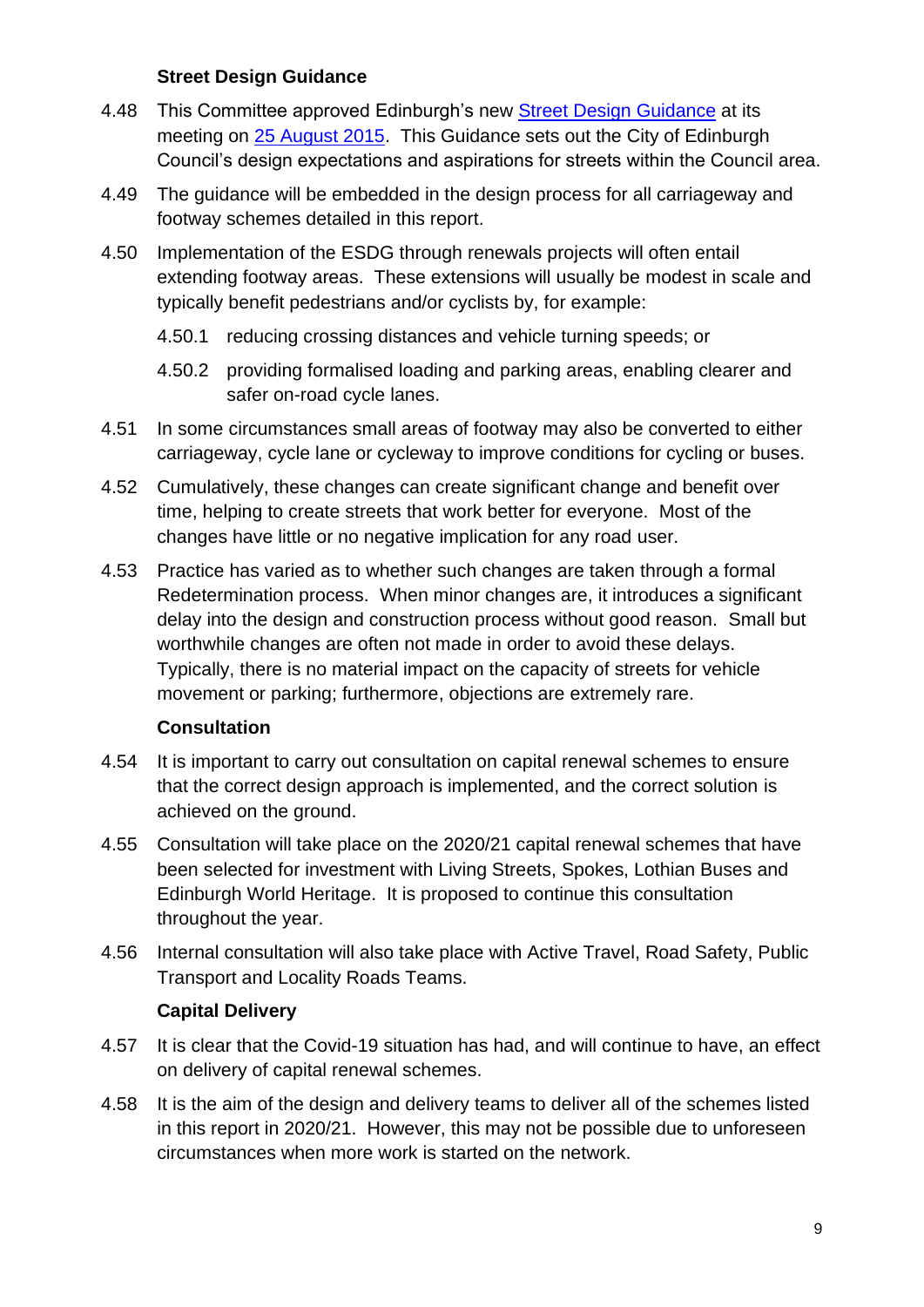4.59 Any scheme that is not delivered in 2020/21 will be re-prioritised for delivery in a future financial year.

## **5. Next Steps**

- 5.1 The capital investment programme will continue to be reviewed regularly to ensure that any adjustment is made to the programme as soon as possible.
- 5.2 The assessment of the condition of the city's roads is measured annually by the Scottish Road Condition Measurement Survey (SRCMS). This survey shows the percentage of roads that should be considered for maintenance intervention. Edinburgh's Road Condition Index (RCI) has improved from 42.3% in 2005/6 to 33.5% in 2017/19. This is an improvement from 36.4% in 2016/18. A continual gradual improvement in Edinburgh's RCI will be a measure of the success the Council's road maintenance policies.
- 5.3 A report on the options for future infrastructure investment will be presented to the appropriate Committee in the autumn.

## **6. Financial impact**

- 6.1 The cost of improvement works, listed in Appendix 1, will be funded from the approved capital allocation for roads and footway investment.
- 6.2 The report outlines total expenditure plans of £15.006m for infrastructure investment. If this expenditure were to be funded fully by borrowing, the overall loan charges associated with this expenditure over a 20-year period would be a principal amount of £15.006m and interest of £12.749m, resulting in a total cost of £27.755m based on a loans fund interest rate of 4.386%. This represents an annual cost of £0.925m.
- 6.3 The slippage and acceleration from 2019/20 will be included in the Revised Capital Budget which will be subject to external audit.
- 6.4 The loan charges outlined above are allowed for within the current long-term financial plan. However, this will be subject to the review of the Capital and Revenue Budget positions in October 2020.
- 6.5 It should be noted that the Council's Capital Investment Programme is funded through a combination of General Capital Grant from the Scottish Government, Developers and Third-Party Contributions, capital receipts and borrowing. The borrowing required is carried out in line with the Council's approved Treasury Management Strategy and is provided for on an overall programme basis rather than for individual capital projects.
- 6.6 The loan charge estimates above are based on the assumption of borrowing in full for this capital project.
- 6.7 The reconsideration of the Council's capital budget may have an impact on the Transport Infrastructure Investment programme. This will be included in the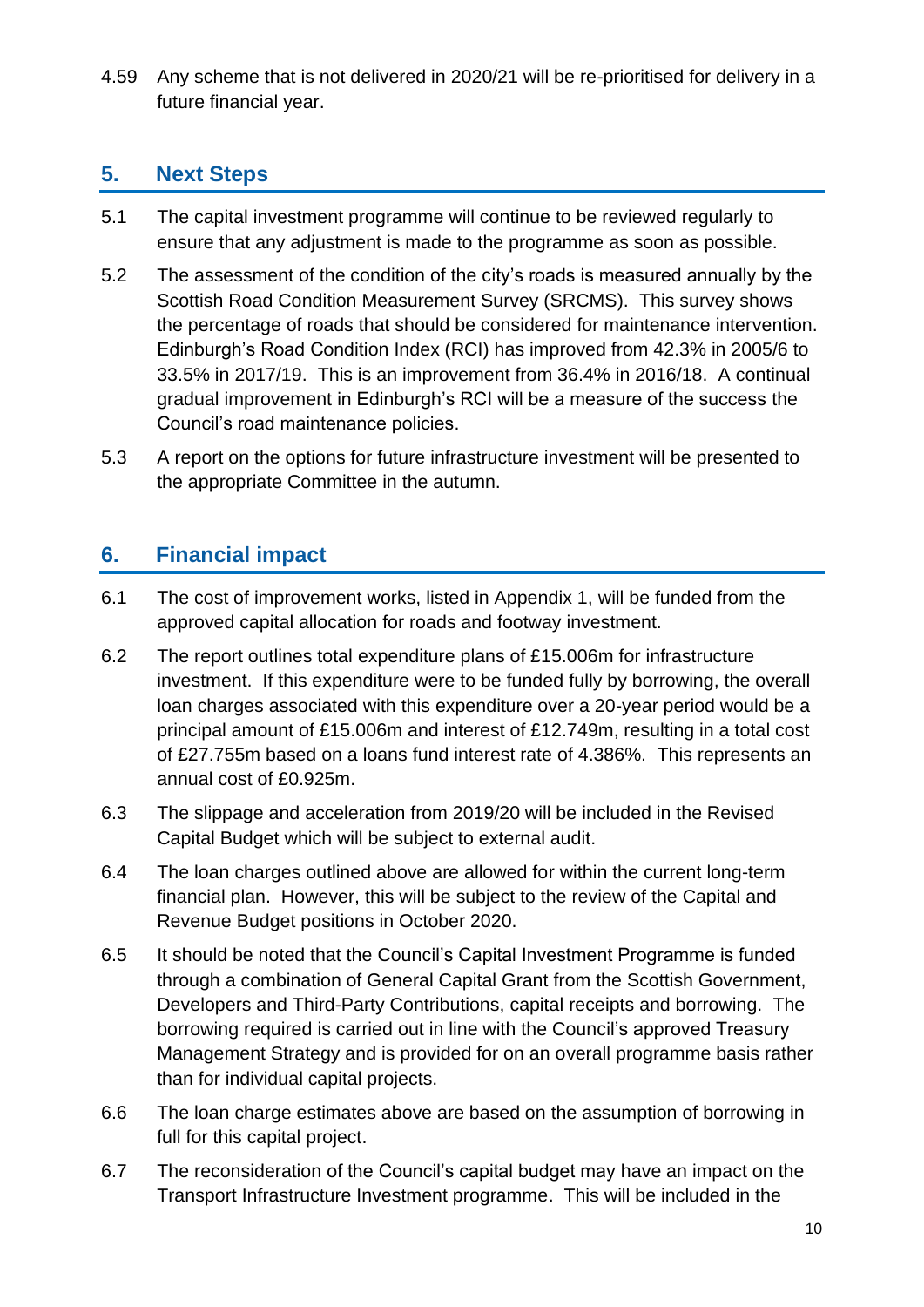options for future investment report which will be presented to the appropriate Committee in the autumn.

## **7. Stakeholder/Community Impact**

- 7.1 There are no significant compliance, governance or regulatory implications expected as a result of approving the recommendations is this report.
- 7.2 The investment in the city's roads, footways, gullies and street lighting improves the accessibility and safety of the road and footway network and therefore has a positive impact for all users, particularly older people and those with a disability.
- 7.3 There are no significant sustainability implications expected as a result of approving the recommendations is this report.

## **8. Background reading/external references**

8.1 [Carriageway and Footway Investment Strategy 2016](http://www.edinburgh.gov.uk/meetings/meeting/3784/transport_and_environment_committee)

## **9. Appendices**

| Appendix 1 | <b>Capital Budget Allocation</b>                                        |
|------------|-------------------------------------------------------------------------|
| Appendix 2 | <b>Road Condition Index</b>                                             |
| Appendix 3 | Full Investment Strategy - Annual Options Report                        |
| Appendix 4 | <b>SRMCS Defect Criteria for Treatment Types</b>                        |
| Appendix 5 | Proposed Capital Delivery Programme - April 2020 - March 2021           |
| Appendix 6 | Proposed Capital Street Lighting Programme - April 2020 - March<br>2021 |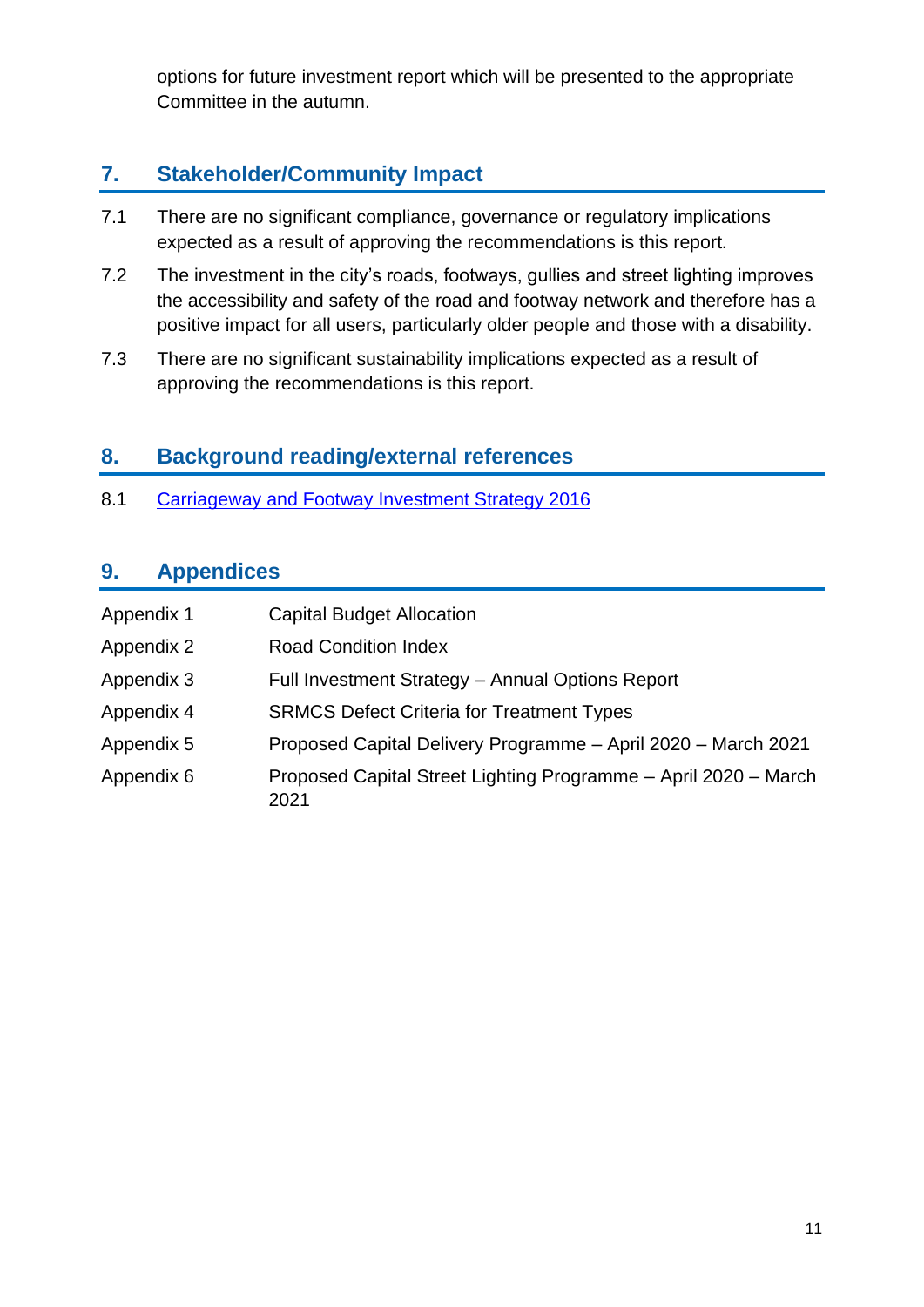## **Capital Budget Allocation**

#### <span id="page-11-0"></span>**Current and Predicted Capital Allocation**

|    | 2019/20 | 2020/21 | 2021/22 |
|----|---------|---------|---------|
| £m | 7.085   | 15.006  | 14.585  |

#### **Proposed Budget Allocation for 2018/19**

| <u>Carriageways &amp; Footways</u><br><b>Budget for Carriageway Works</b><br><b>Budget for Setted Carriageways</b><br><b>Budget for Footway Works</b><br><b>Budget for Local Footways</b><br><b>Active Travel &amp; Public Realm</b><br><b>TOTAL</b> | <u>£m</u><br>4.233<br>1.000<br>1.514<br>0.300<br>1.430<br>$-8.477$ |
|------------------------------------------------------------------------------------------------------------------------------------------------------------------------------------------------------------------------------------------------------|--------------------------------------------------------------------|
| <b>Street Lighting &amp; Traffic Signals</b><br><b>Street Lighting</b><br><b>Traffic Signals</b><br><b>TOTAL</b>                                                                                                                                     | <u>£m</u><br>1.449<br>0.100<br>$-1.549$                            |
| <b>Road Structures</b>                                                                                                                                                                                                                               | $\frac{\text{Em}}{\text{0.800}}$                                   |
| <b>TOTAL</b>                                                                                                                                                                                                                                         | $-0.800$                                                           |
| Other Asset Management<br>Asset replacement <sup>1</sup><br><b>TOTAL</b>                                                                                                                                                                             | <u>£m</u><br>0.300<br>$-0.300$                                     |
| <b>Road Operations</b><br>Drop crossings<br>Drainage improvements<br><b>Bus Stop Maintenance</b><br><b>Surface Enhancements</b><br>TOTAL                                                                                                             | £m<br>0.080<br>0.200<br>0.500<br>0.500<br>$-1.280$                 |
| Miscellaneous<br>Budget for Inspection, Design & Supervision costs,<br>including TTRO's<br>NEP - (£50,000 per Partnership)<br><b>TOTAL</b>                                                                                                           | $\frac{\text{Em}}{\text{2.000}}$<br>0.600<br>$-2.600$              |
| <b>TOTAL SPEND</b>                                                                                                                                                                                                                                   | $-15.006$                                                          |

1

<sup>&</sup>lt;sup>1</sup> Other asset replacement within schemes i.e. footway schemes involving street lighting replacement of columns over 30 years old, street furniture, sign renewal etc.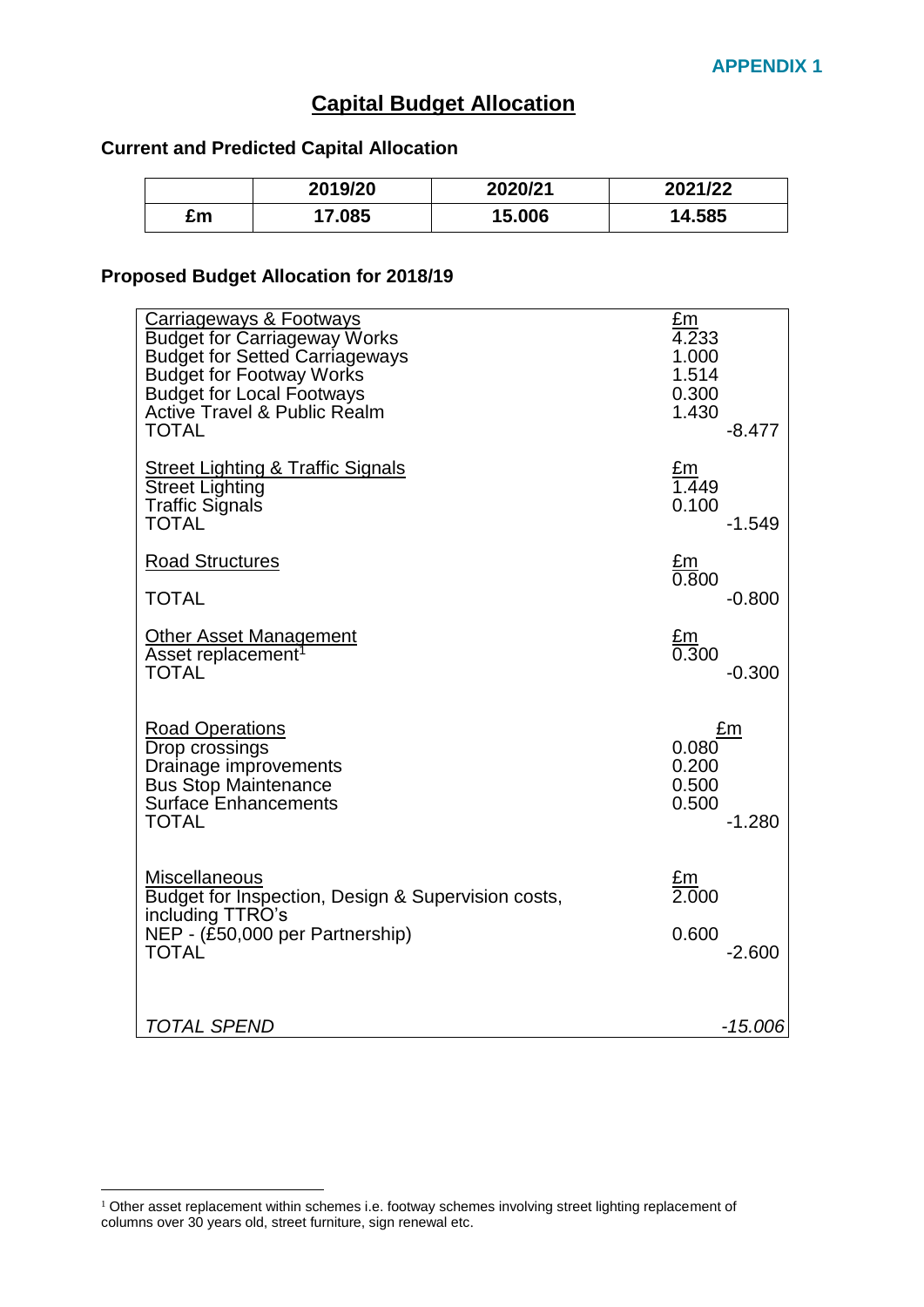## **Road Condition Index**

The current RCI percentages for Edinburgh's carriageway network are:

|                           |              |               |              |               | Red<br>Amber 1   |               |                  | Amber 2       |                  | Green         |                  |               |
|---------------------------|--------------|---------------|--------------|---------------|------------------|---------------|------------------|---------------|------------------|---------------|------------------|---------------|
| Category                  | $U-R$        | Length<br>(m) | Width<br>(m) | Area<br>(sqm) | RCI <sub>%</sub> | Area<br>(sqm) | RCI <sub>%</sub> | Area<br>(sqm) | RCI <sub>%</sub> | Area<br>(sqm) | RCI <sub>%</sub> | Area<br>(sqm) |
|                           | Urban        | 126800        | 10.6         | 1344080       | 6.29             | 84543         | 6.11             | 82123         | 18.15            | 243951        | 69.45            | 933464        |
| Principal (A) Roads       | Rural        | 28800         | 9.6          | 276480        | 2.20             | 6083          | 2.17             | 6000          | 18.24            | 50430         | 77.39            | 213968        |
|                           | Urban        | 41200         | 9.9          | 407880        | 4.25             | 17335         | 5.69             | 23208         | 16.84            | 68687         | 73.22            | 298650        |
| Classified (B)<br>Roads   | Rural        | 11900         | 8.8          | 104720        | 2.83             | 2964          | 1.72             | 1801          | 11.77            | 12326         | 83.68            | 87630         |
|                           | Urban        | 77700         | 9.7          | 753690        | 5.93             | 44694         | 5.59             | 42131         | 18.72            | 141091        | 69.76            | 525774        |
| Classified (C) Roads      | Rural        | 42400         | 6.6          | 279840        | 3.57             | 9990          | 3.87             | 10830         | 16.70            | 46733         | 75.86            | 212287        |
|                           | <b>Urban</b> | 1072000       | 7.2          | 7718400       | 6.66             | 514045        | 7.35             | 567302        | 20.81            | 1606199       | 65.18            | 5030853       |
| <b>Unclassified Roads</b> | Rural        | 44600         | 4.7          | 209620        | 9.94             | 20836         | 6.93             | 14527         | 24.94            | 52279         | 58.19            | 121978        |

**Overall Road Condition Index: 33.5%**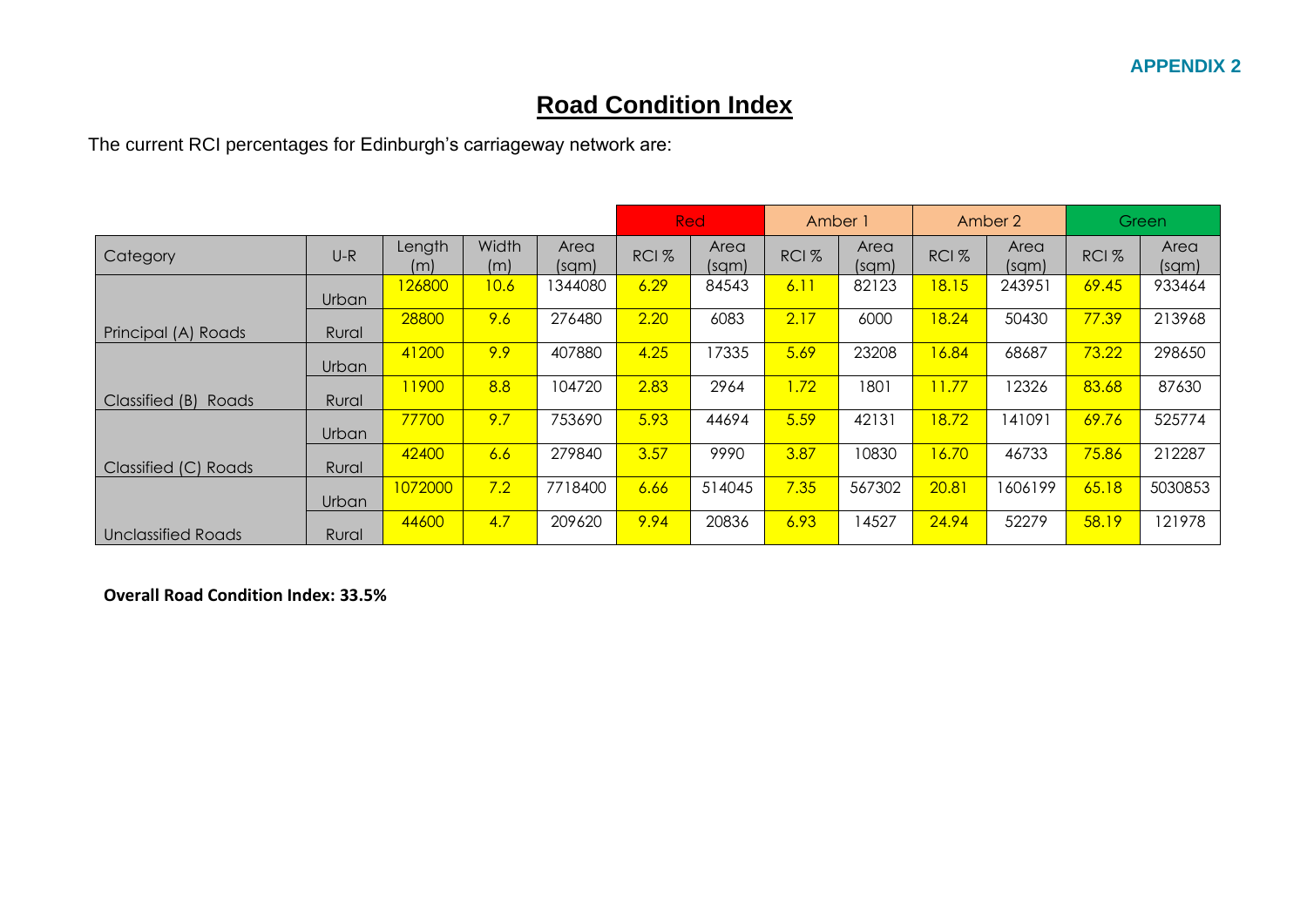## **Full Investment Strategy - Annual Options Report**

## **Next 4 years spend based on projected carriageway allocation.**

| Year 1                  |            | £4,569,000     |                | Year 2                  | £5,282,000 |                |                |
|-------------------------|------------|----------------|----------------|-------------------------|------------|----------------|----------------|
| Category                | <b>Red</b> | <b>Amber 1</b> | <b>Amber 2</b> | Category                | <b>Red</b> | <b>Amber 1</b> | <b>Amber 2</b> |
| A Road (Urban)          | £350,000   | £372,000       | £540,000       | A Road (Urban)          | £50,000    | £372,000       | £640,000       |
| A Road (Rural)          | £10,000    | £22,000        | £200,000       | A Road (Rural)          | £10,000    | £22,000        | £200,000       |
| <b>B Road (Urban)</b>   | £146,000   | £22,000        | £147,000       | <b>B Road (Urban)</b>   | £46,000    | £22,000        | £147,000       |
| <b>B Road (Rural)</b>   | £10,000    | £10,000        | £40,000        | <b>B Road (Rural)</b>   | £10,000    | £10,000        | £40,000        |
| C Road (Urban)          | £134,000   | £45,000        | £263,000       | C Road (Urban)          | £30,000    | £45,000        | £263,000       |
| C Road (Rural)          | £10,000    | £11,000        | £111,000       | C Road (Rural)          | £10,000    | £11,000        | £111,000       |
| U Road (Urban)          | £550,000   | £403,000       | £1,000,000     | U Road (Urban)          | £550,000   | £574,000       | £1,946,000     |
| U Road (Rural)          | £80,000    | £18,000        | £75,000        | U Road (Rural)          | £80,000    | £18,000        | £75,000        |
| <b>Treatment Totals</b> | £1,290,000 | £903,000       | £2,376,000     | <b>Treatment Totals</b> | £786,000   | £1,074,000     | £3,422,000     |

| Year 3                  |            | £5,282,000     |            |
|-------------------------|------------|----------------|------------|
| Category                | <b>Red</b> | <b>Amber 1</b> | Amber 2    |
| A Road (Urban)          | £50,000    | £372,000       | £640,000   |
| A Road (Rural)          | £10,000    | £22,000        | £200,000   |
| B Road (Urban)          | £46,000    | £22,000        | £147,000   |
| <b>B Road (Rural)</b>   | £10,000    | £10,000        | £40,000    |
| C Road (Urban)          | £30,000    | £45,000        | £263,000   |
| C Road (Rural)          | £10,000    | £11,000        | £111,000   |
| U Road (Urban)          | £550,000   | £574,000       | £1,946,000 |
| U Road (Rural)          | £80,000    | £18,000        | £75,000    |
| <b>Treatment Totals</b> | £786,000   | £1,074,000     | £3,422,000 |

| ar 1                    |            | £4,569,000     |            |
|-------------------------|------------|----------------|------------|
| tegory                  | <b>Red</b> | <b>Amber 1</b> | Amber 2    |
| oad (Urban):            | £350,000   | £372,000       | £540,000   |
| oad (Rural):            | £10,000    | £22,000        | £200,000   |
| oad (Urban)             | £146,000   | £22,000        | £147,000   |
| oad (Rural)             | £10,000    | £10,000        | £40,000    |
| cad (Urban)             | £134,000   | £45,000        | £263,000   |
| oad (Rural)             | £10,000    | £11,000        | £111,000   |
| oad (Urban)             | £550,000   | £403,000       | £1,000,000 |
| oad (Rural)             | £80,000    | £18,000        | £75,000    |
| <b>Treatment Totals</b> | £1,290,000 | £903,000       | £2,376,000 |

| Year 3                  |            | £5,282,000                |            |  |  |
|-------------------------|------------|---------------------------|------------|--|--|
| Category                | <b>Red</b> | <b>Amber 1</b>            | Amber 2    |  |  |
| A Road (Urban)          | £50,000    | £372,000                  | £640,000   |  |  |
| A Road (Rural)          | £10,000    | £22,000                   | £200,000   |  |  |
| B Road (Urban)          | £46,000    | £22,000                   | £147,000   |  |  |
| <b>B Road (Rural)</b>   | £10,000    | £10,000                   | £40,000    |  |  |
| C Road (Urban)          | £30,000    | £45,000                   | £263,000   |  |  |
| C Road (Rural)          | £10,000    | £11,000                   | £111,000   |  |  |
| U Road (Urban)          | £550,000   | $\frac{1.574,000}{1.000}$ | £1,946,000 |  |  |
| U Road (Rural)          | £80,000    | £18,000                   | £75,000    |  |  |
| <b>Treatment Totals</b> | £786,000   | £1,074,000                | £3,422,000 |  |  |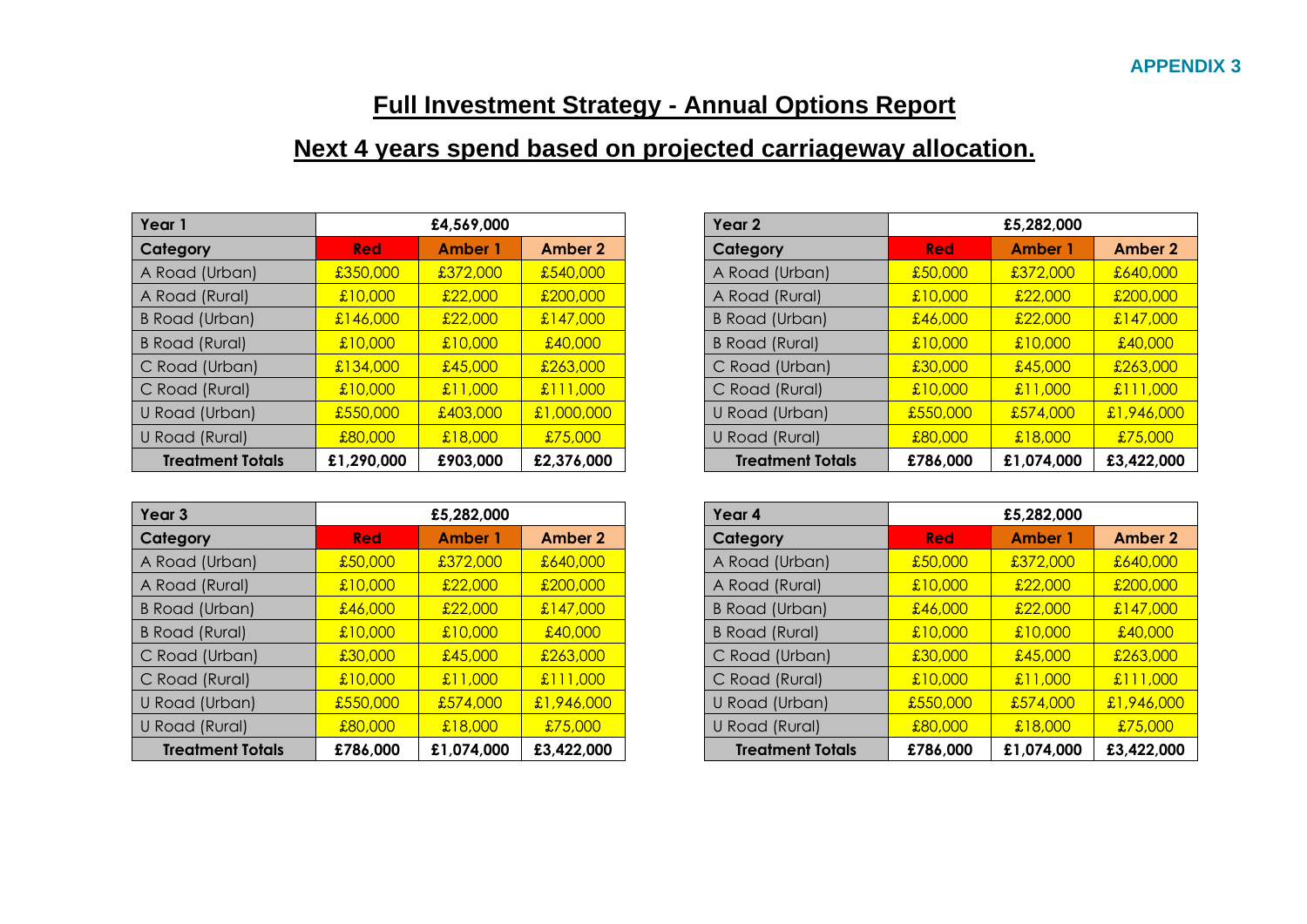## **SRMCS Defect Criteria for Treatment Types**

Criteria to be used when selecting the appropriate treatment type on Edinburgh Carriageway Network:

|              | Strengthening                                            |           | A Roads   |           | <b>B</b> Roads |           | C Roads   |           | U Roads   |
|--------------|----------------------------------------------------------|-----------|-----------|-----------|----------------|-----------|-----------|-----------|-----------|
| Criteria No: | <b>Defect</b>                                            | Upper     | Lower     | Upper     | Lower          | Upper     | Lower     | Upper     | Lower     |
| 1            | Rut Depth (mm)                                           | Max       | 8         | Max       | 10             | <b>NA</b> | <b>NA</b> | <b>NA</b> | <b>NA</b> |
| 2            | Rut Depth %>10mm                                         | <b>NA</b> | <b>NA</b> | <b>NA</b> | <b>NA</b>      | 100%      | 40%       | 100%      | 50%       |
| 3            | LPV $(3m)$ (mm <sup>2</sup> )                            | Max       | 10        | Max       | 10             | <b>NA</b> | <b>NA</b> | <b>NA</b> | <b>NA</b> |
| 4            | LPV $(3m)$ (mm <sup>2</sup> )<br>$(% )^{2}(2)$ (%>10mm2) | <b>NA</b> | <b>NA</b> | <b>NA</b> | <b>NA</b>      | 100%      | 40%       | 100%      | 50%       |
| 5            | Cracking (>4)                                            | 100%      | 30%       | 100%      | 40%            | <b>NA</b> | <b>NA</b> | <b>NA</b> | <b>NA</b> |
|              | Resurfacing                                              |           | A Roads   |           | <b>B</b> Roads |           | C Roads   |           | U Roads   |
| Criteria No: | <b>Defect</b>                                            | Upper     | Lower     | Upper     | Lower          | Upper     | Lower     | Upper     | Lower     |
| 1            | Rut Depth (mm)                                           | 8         | 4         | 10        | 7              | <b>NA</b> | <b>NA</b> | <b>NA</b> | <b>NA</b> |
| 2            | Rut Depth %>8mm                                          | <b>NA</b> | <b>NA</b> | <b>NA</b> | <b>NA</b>      | 100%      | 40%       | 100%      | 50%       |
| 3            | LPV(3m)(mm <sup>2</sup> )                                | 10        | 6         | 10        | 8              | <b>NA</b> | <b>NA</b> | <b>NA</b> | <b>NA</b> |
| 4            | LPV $(3m)$ (mm <sup>2</sup> )<br>$(% )^{2}$ (%>8mm2)     | <b>NA</b> | <b>NA</b> | <b>NA</b> | <b>NA</b>      | 100%      | 40%       | 100%      | 50%       |
| 5            | Cracking (>4)                                            | 30%       | 10%       | 40%       | 20%            | 100%      | 40%       | 100%      | 40%       |
|              |                                                          |           |           |           |                |           |           |           |           |
|              | <b>Surface Dressing</b>                                  |           | A Roads   |           | <b>B</b> Roads |           | C Roads   |           | U Roads   |
| Criteria No: | Defect                                                   | Upper     | Lower     | Upper     | Lower          | Upper     | Lower     | Upper     | Lower     |

|              | Surface Dressing   |           | A Roads   | B Roads   |           |           | c Roads.  | u Roads |       |  |
|--------------|--------------------|-----------|-----------|-----------|-----------|-----------|-----------|---------|-------|--|
| Criteria No: | <b>Defect</b>      | Upper     | Lower     | Upper     | Lower     | Upper     | Lower     | Upper   | Lower |  |
|              | Texture Depth (mm) | 0.5       |           | 0.5       |           | 0.5       |           | 0.3     |       |  |
|              | High Texture (mm)  |           | 1.5       |           | 1.5       |           | 1.5       |         | ر 1   |  |
|              | Rutting / LPV (3m) | <b>NA</b> | <b>NA</b> | <b>NA</b> | <b>NA</b> | <b>NA</b> | <b>NA</b> | 25%     | 0%    |  |
|              | Cracking (>1)      | 100%      | 50%       | 100%      | 50%       | 100%      | 20%       | 100%    | 20%   |  |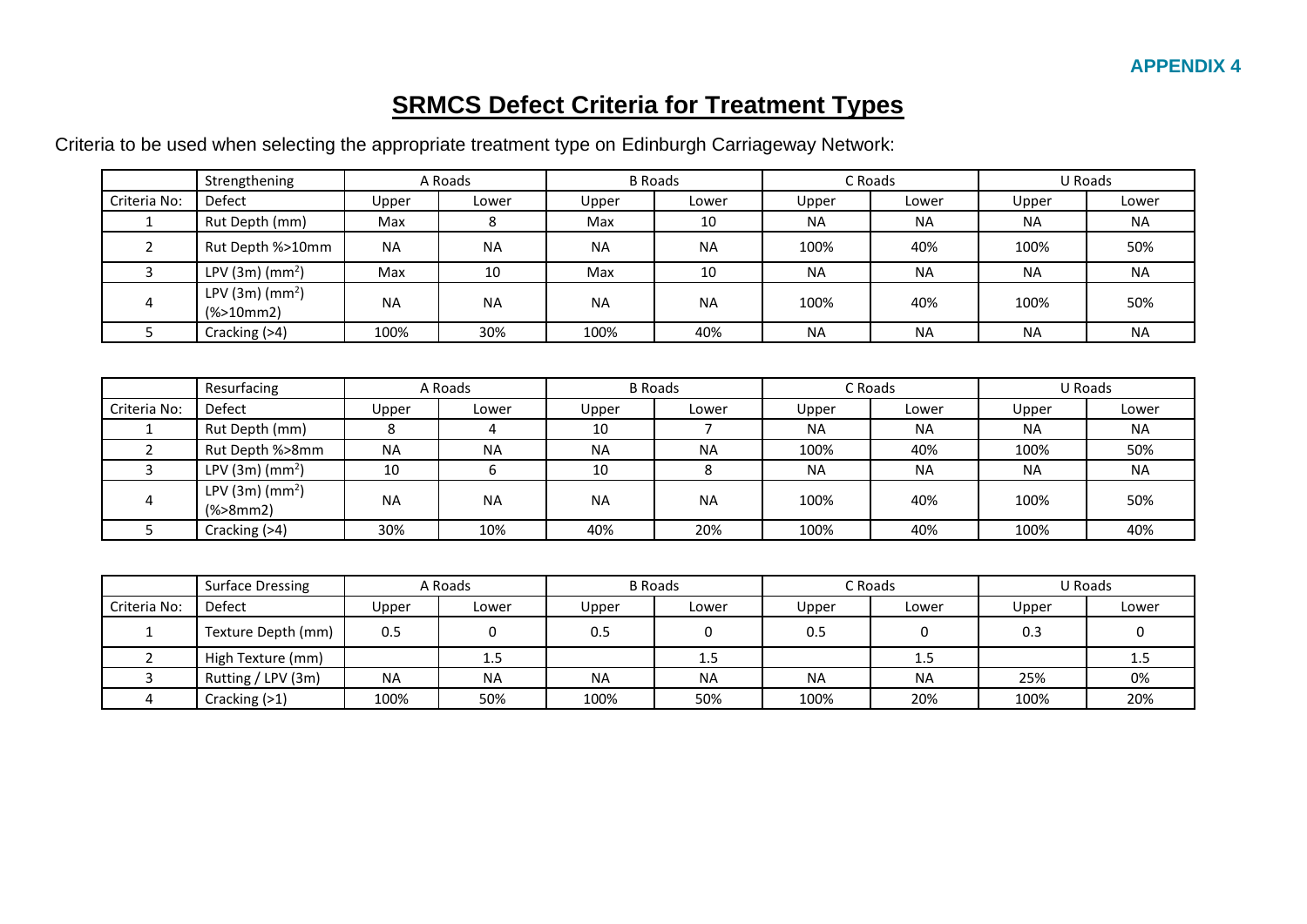## **Proposed Capital Delivery Programme**

## **April 2020 – March 2021**

| <b>Street</b>                | <b>Surfacing Method</b>  | <b>Ward</b><br><b>Number</b> | <b>Ward</b>            | Area<br>(sqm) |
|------------------------------|--------------------------|------------------------------|------------------------|---------------|
| <b>Bo'ness Road</b>          | <b>Surface Treatment</b> | 1                            | Almond                 | 9235          |
| <b>Broomhouse Road</b>       | <b>Surface Treatment</b> | $\overline{7}$               | Sighthill/Gorgie       | 5105          |
| <b>Clermiston Road</b>       | <b>Surface Treatment</b> | 6                            | Costorphine/Murrayf'd  | 8120          |
| Frogston Road East           | <b>Surface Treatment</b> | 8                            | Colinton/Fairmilehead  | 9340          |
| Frogston Road West           | <b>Surface Treatment</b> | 8                            | Colinton/Fairmilehead  | 13000         |
| Kilgraston Road              | <b>Surface Treatment</b> | 15                           | Southside/Newington    | 3400          |
| Mayfield Road                | <b>Surface Treatment</b> | 15                           | Southside/Newington    | 16870         |
| New Liston Road              | <b>Surface Treatment</b> | $\mathbf{1}$                 | Almond                 | 1665          |
| Oxgangs Road North           | <b>Surface Treatment</b> | 8                            | Colinton/Fairmilehead  | 7310          |
| Scotstoun Avenue             | <b>Surface Treatment</b> | $\mathbf{1}$                 | Almond                 | 3810          |
| <b>Seafield Road East</b>    | <b>Surface Treatment</b> | 14                           | Craigentinny/Dudd'n    | 9570          |
| <b>Stenhouse Drive</b>       | <b>Surface Treatment</b> | $\overline{7}$               | Sighthill/Gorgie       | 6445          |
| <b>Stirling Road</b>         | <b>Surface Treatment</b> | $\overline{4}$               | Forth                  | 6425          |
| The Loan                     | <b>Surface Treatment</b> | 1                            | Almond                 | 3820          |
| Baird Road, Ratho            | <b>Surface Treatment</b> | $\overline{2}$               | <b>Pentland Hills</b>  | 1150          |
| <b>Balgreen Avenue</b>       | <b>Surface Treatment</b> | 6                            | Costorphine/Murrayf'd  | <b>TBC</b>    |
| <b>Barnton Grove</b>         | <b>Surface Treatment</b> | 1                            | Almond                 | <b>TBC</b>    |
| <b>Barnton Park Avenue</b>   | <b>Surface Treatment</b> | 1                            | Almond                 | <b>TBC</b>    |
| <b>Barnton Park Crescent</b> | <b>Surface Treatment</b> | $\mathbf{1}$                 | Almond                 | <b>TBC</b>    |
| <b>Barnton Park Dell</b>     | <b>Surface Treatment</b> | $\mathbf{1}$                 | Almond                 | <b>TBC</b>    |
| <b>Barnton Park Drive</b>    | <b>Surface Treatment</b> | 1                            | Almond                 | <b>TBC</b>    |
| <b>Barnton Park Gardens</b>  | <b>Surface Treatment</b> | $\mathbf{1}$                 | Almond                 | <b>TBC</b>    |
| <b>Barnton Park Grove</b>    | <b>Surface Treatment</b> | 1                            | Almond                 | <b>TBC</b>    |
| <b>Barnton Park Place</b>    | <b>Surface Treatment</b> | 1                            | Almond                 | <b>TBC</b>    |
| <b>Barnton Park View</b>     | <b>Surface Treatment</b> | $\mathbf 1$                  | Almond                 | <b>TBC</b>    |
| <b>Barnton Park Wood</b>     | <b>Surface Treatment</b> | $\mathbf 1$                  | Almond                 | <b>TBC</b>    |
| <b>Bellevue Crescent</b>     | <b>Surface Treatment</b> | 11                           | <b>City Centre</b>     | 2500          |
| Bo'ness Road                 | <b>Surface Treatment</b> | $\mathbf{1}$                 | Almond                 | 9235          |
| <b>Broomhouse Road</b>       | <b>Surface Treatment</b> | $\overline{7}$               | Sighthill/Gorgie       | <b>TBC</b>    |
| <b>Buccleuch Street</b>      | <b>Surface Treatment</b> | 15                           | Southside/Newington    | <b>TBC</b>    |
| <b>Calder Drive</b>          | <b>Surface Treatment</b> | $\overline{2}$               | <b>Pentland Hills</b>  | <b>TBC</b>    |
| <b>Calder Place</b>          | <b>Surface Treatment</b> | $\overline{2}$               | <b>Pentland Hills</b>  | <b>TBC</b>    |
| <b>Caledonian Crescent</b>   | Surface Treatment        | 7                            | Sighthill/Gorgie       | 2665          |
| Caledonian Place             | Surface Treatment        | $\overline{7}$               | Sighthill/Gorgie       | 1215          |
| Caledonian Road              | <b>Surface Treatment</b> | $\overline{7}$               | Sighthill/Gorgie       | 1090          |
| Church Hill Place            | <b>Surface Treatment</b> | 10                           | Meadows/Morningside    | <b>TBC</b>    |
| Clovenstone Drive            | Surface Treatment        | $\overline{2}$               | <b>Pentland Hills</b>  | TBC           |
| <b>Clovenstone Gardens</b>   | <b>Surface Treatment</b> | $\overline{2}$               | <b>Pentland Hills</b>  | <b>TBC</b>    |
| Coillesdene Drive            | <b>Surface Treatment</b> | 17                           | Portobello/Craigmillar | 2100          |
| <b>Colinton Road</b>         | Surface Treatment        | 10                           | Meadows/Morningside    | 4000          |
| Craigleith Hill              | Surface Treatment        | 5                            | Inverleith             | <b>TBC</b>    |
| Craigleith Hill Crescent     | <b>Surface Treatment</b> | 5                            | Inverleith             | TBC           |
| Craigleith Hill Gardens      | <b>Surface Treatment</b> | 5                            | Inverleith             | TBC           |
| Craigleith Hill Green        | Surface Treatment        | 5                            | Inverleith             | TBC           |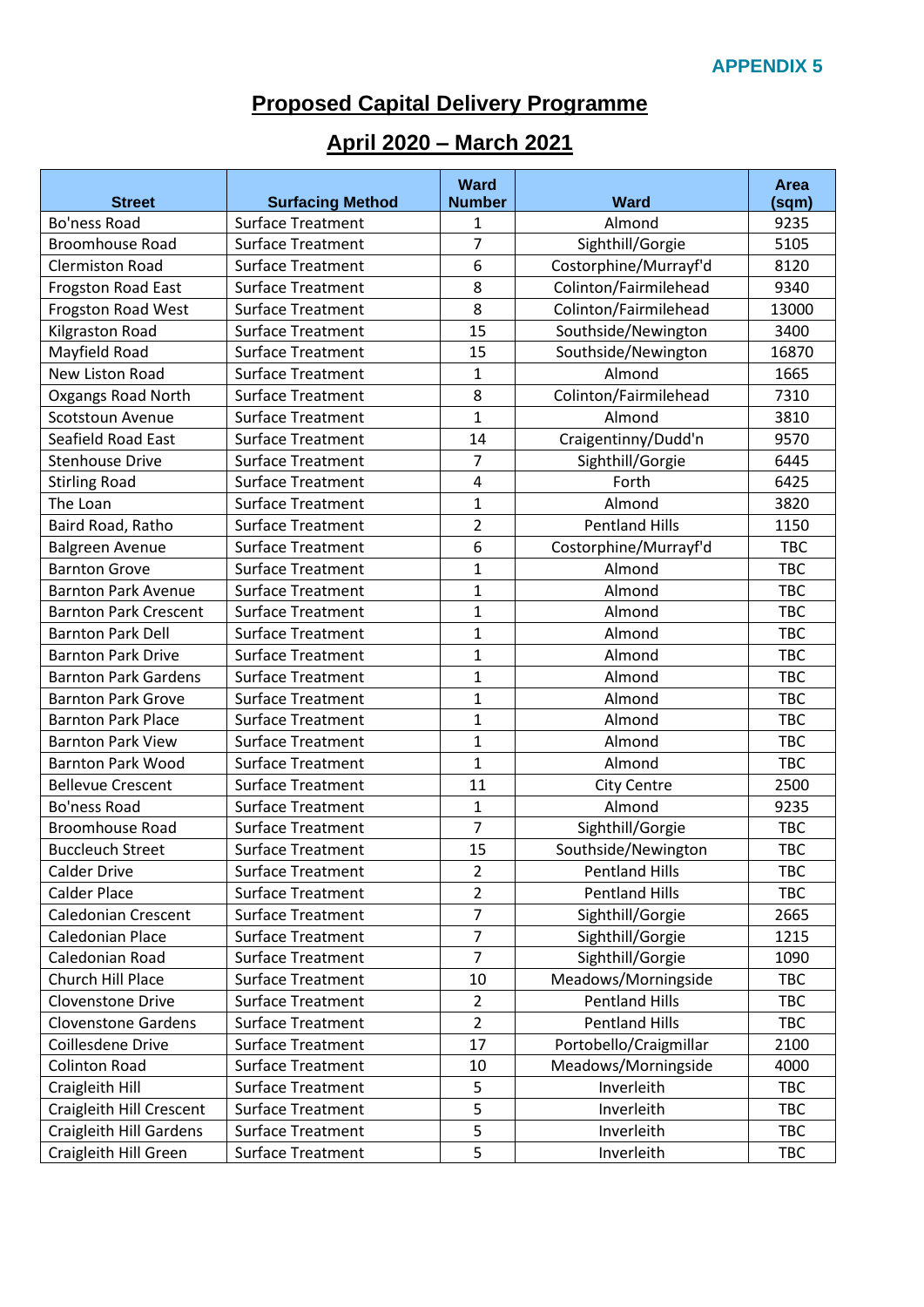|                               |                           | <b>Ward</b>    |                        | <b>Area</b> |
|-------------------------------|---------------------------|----------------|------------------------|-------------|
| <b>Street</b>                 | <b>Surfacing Method</b>   | <b>Number</b>  | <b>Ward</b>            | (sqm)       |
| Craigleith Hill Grove         | <b>Surface Treatment</b>  | 5              | Inverleith             | <b>TBC</b>  |
| Craigleith Hill Loan          | <b>Surface Treatment</b>  | 5              | Inverleith             | <b>TBC</b>  |
| Craigleith Hill Park          | <b>Surface Treatment</b>  | 5              | Inverleith             | <b>TBC</b>  |
| Craigleith Hill Row           | <b>Surface Treatment</b>  | 5              | Inverleith             | <b>TBC</b>  |
| <b>East Trinity Road</b>      | <b>Surface Treatment</b>  | 4              | Forth                  | <b>TBC</b>  |
| Ferry Road                    | <b>Surface Treatment</b>  | $\overline{4}$ | Forth                  | <b>TBC</b>  |
| <b>Firrhill Crescent</b>      | <b>Surface Treatment</b>  | 8              | Colinton/Fairmilehead  | <b>TBC</b>  |
| <b>Gilmerton Dykes Avenue</b> | <b>Surface Treatment</b>  | 16             | Liberton/Gilmerton     | <b>TBC</b>  |
| <b>Gilmerton Dykes Drive</b>  | <b>Surface Treatment</b>  | 16             | Liberton/Gilmerton     | <b>TBC</b>  |
| Gilmerton Dykes Loan          | <b>Surface Treatment</b>  | 16             | Liberton/Gilmerton     | <b>TBC</b>  |
| Hawkhill Avenue               | <b>Surface Treatment</b>  | 12             | Leith Walk             | <b>TBC</b>  |
| <b>Hillwood Crescent</b>      | <b>Surface Treatment</b>  | $\mathbf{1}$   | Almond                 | <b>TBC</b>  |
| <b>Hillwood Gardens</b>       | <b>Surface Treatment</b>  | $\overline{1}$ | Almond                 | <b>TBC</b>  |
| <b>Hillwood Road</b>          | <b>Surface Treatment</b>  | $\mathbf{1}$   | Almond                 | <b>TBC</b>  |
| <b>Hillwood Terrace</b>       | <b>Surface Treatment</b>  | $\mathbf{1}$   | Almond                 | <b>TBC</b>  |
| <b>Marionville Avenue</b>     | <b>Surface Treatment</b>  | 14             | Craigentinny/Dudd'n    | 4040        |
| Moredun Park Road             | <b>Surface Treatment</b>  | 16             | Liberton/Gilmerton     | <b>TBC</b>  |
| Mountcastle Drive South       | <b>Surface Treatment</b>  | 17             | Portobello/Craigmillar | 5320        |
| <b>Riccarton Avenue</b>       | <b>Surface Treatment</b>  | $\overline{2}$ | <b>Pentland Hills</b>  | 2210        |
| <b>Southhouse Gardens</b>     | <b>Surface Treatment</b>  | 16             | Liberton/Gilmerton     | 200         |
| <b>Templeland Road</b>        | <b>Surface Treatment</b>  | 6              | Costorphine/Murrayf'd  | 3110        |
| Tyler's Acre Road             | <b>Surface Treatment</b>  | 6              | Costorphine/Murrayf'd  | <b>TBC</b>  |
| <b>William Black Place</b>    | <b>Surface Treatment</b>  | $\mathbf{1}$   | Almond                 | <b>TBC</b>  |
| Queensferry Street            | Carriageway Strengthening | 11             | City Centre            | 4811        |
| Haymarket Terrace             | Carriageway Strengthening | 11             | <b>City Centre</b>     | 11835       |
| Longstone Road                | Carriageway Strengthening | $\overline{7}$ | Sighthill/Gorgie       | 2788        |
| Balgreen Road                 | Carriageway Strengthening | $\overline{7}$ | Sighthill/Gorgie       | 553         |
| Southfield Loan               | Carriageway Strengthening | 17             | Portobello/Craigmillar | 1541        |
| Dumbryden Gardens             | Carriageway Strengthening | $\overline{2}$ | <b>Pentland Hills</b>  | 2897        |
| Murrayburn Gardens            | Carriageway Strengthening | $\overline{2}$ | <b>Pentland Hills</b>  | 8556        |
| <b>Gilmerton Dykes Street</b> | Carriageway Resurfacing   | 16             | Liberton/Gilmerton     | 3114        |
| Oxgangs Park & Rise           | Carriageway Resurfacing   | 8              | Colinton/Fairmilehead  | 2301        |
| Queensferry High Street       | Carriageway Sets          | $\mathbf{1}$   | Almond                 | <b>TBC</b>  |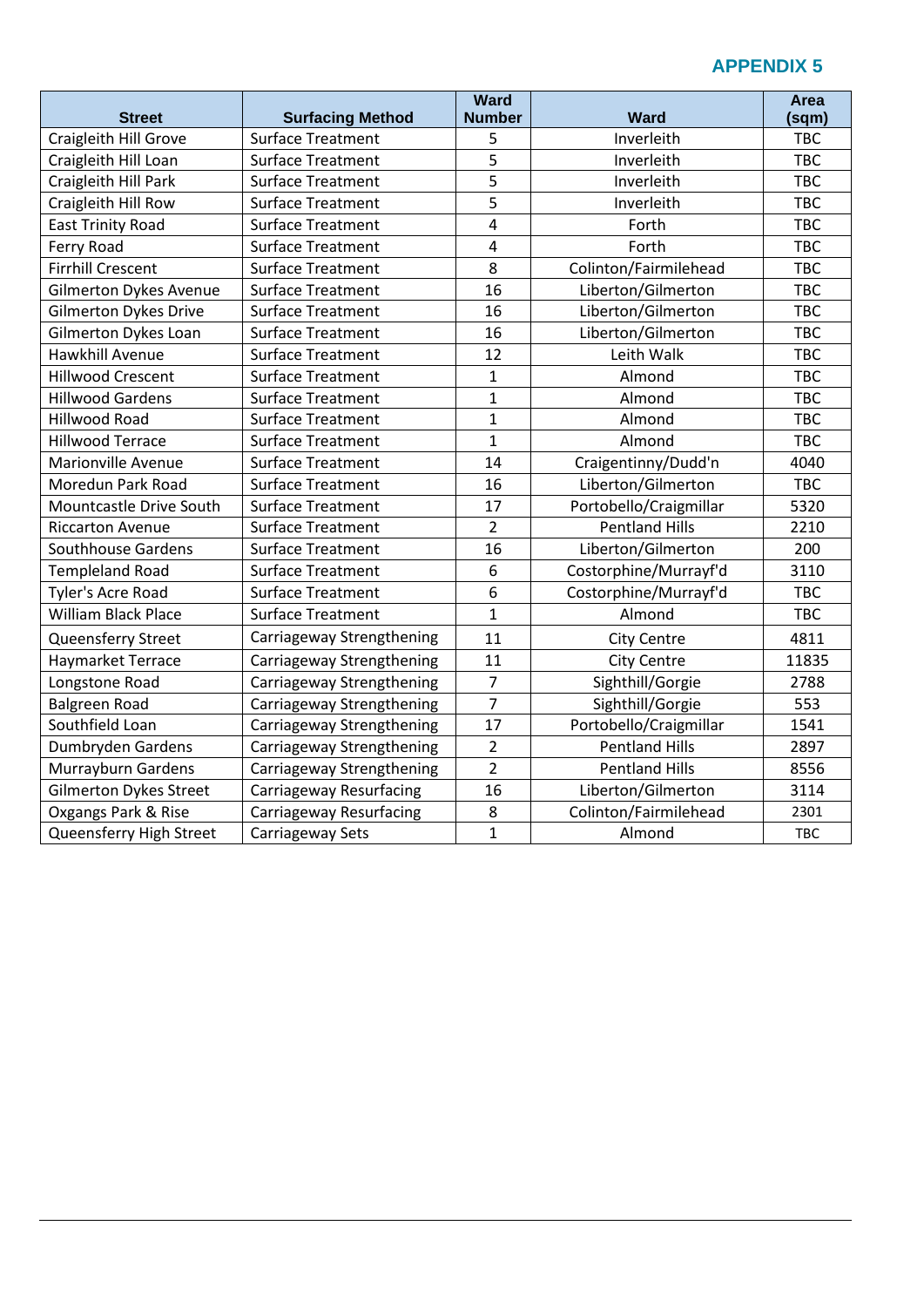|                                                   |                                                               | <b>Ward</b>         |                                                | Area         |
|---------------------------------------------------|---------------------------------------------------------------|---------------------|------------------------------------------------|--------------|
| <b>Street</b><br><b>Bailie Grove</b>              | <b>Surfacing Method</b><br><b>Footway Surface Treatment</b>   | <b>Number</b><br>17 | <b>Ward</b><br>Portobello/Craigmillar          | (sqm)<br>376 |
| <b>Baird Road</b>                                 | Footway Surface Treatment                                     | $\overline{2}$      | <b>Pentland Hills</b>                          | 508          |
| <b>Barony Terrace</b>                             | Footway Surface Treatment                                     | 6                   | Costorphine/Murrayf'd                          | 1029         |
| <b>Belford Gardens</b>                            |                                                               | 5                   | Inverleith                                     | 1267         |
| <b>Blackford Hill View</b>                        | Footway Surface Treatment                                     | 15                  |                                                | 805          |
|                                                   | Footway Surface Treatment<br><b>Footway Surface Treatment</b> | 8                   | Southside/Newington                            |              |
| <b>Buckstone Circle</b><br><b>Buckstone Close</b> |                                                               | 8                   | Colinton/Fairmilehead<br>Colinton/Fairmilehead | 1299<br>304  |
| <b>Buckstone Court</b>                            | Footway Surface Treatment                                     | 8                   | Colinton/Fairmilehead                          | 639          |
| <b>Buckstone Crook</b>                            | Footway Surface Treatment                                     | 8                   | Colinton/Fairmilehead                          | 288          |
| <b>Buckstone Gate</b>                             | Footway Surface Treatment                                     | 8                   | Colinton/Fairmilehead                          | 492          |
| <b>Buckstone Green</b>                            | <b>Footway Surface Treatment</b>                              | 8                   | Colinton/Fairmilehead                          | 267          |
|                                                   | Footway Surface Treatment                                     |                     |                                                |              |
| <b>Buckstone Hill</b>                             | <b>Footway Surface Treatment</b>                              | 8                   | Colinton/Fairmilehead                          | 44           |
| <b>Buckstone Howe</b>                             | Footway Surface Treatment                                     | 8<br>8              | Colinton/Fairmilehead                          | 249          |
| <b>Buckstone Lea</b>                              | Footway Surface Treatment                                     |                     | Colinton/Fairmilehead                          | 805          |
| <b>Buckstone Loan East</b>                        | Footway Surface Treatment                                     | 8                   | Colinton/Fairmilehead                          | 1347         |
| <b>Buckstone Neuk</b>                             | <b>Footway Surface Treatment</b>                              | 8                   | Colinton/Fairmilehead                          | 162          |
| <b>Buckstone Place</b>                            | <b>Footway Surface Treatment</b>                              | 8                   | Colinton/Fairmilehead                          | 409          |
| <b>Buckstone Rise</b>                             | <b>Footway Surface Treatment</b>                              | 8                   | Colinton/Fairmilehead                          | 380          |
| <b>Buckstone Shaw</b>                             | Footway Surface Treatment                                     | 8                   | Colinton/Fairmilehead                          | 527          |
| <b>Buckstone Way</b>                              | Footway Surface Treatment                                     | 8                   | Colinton/Fairmilehead                          | 36           |
| <b>Christian Crescent</b>                         | Footway Surface Treatment                                     | 17                  | Portobello/Craigmillar                         | 1826         |
| <b>Clermiston Gardens</b>                         | <b>Footway Surface Treatment</b>                              | $\overline{3}$      | Drum Brae / Gyle                               | 659          |
| <b>Clermiston Grove</b>                           | Footway Surface Treatment                                     | 3                   | Drum Brae / Gyle                               | 1119         |
| Craigleith Drive                                  | Footway Surface Treatment                                     | 5                   | Inverleith                                     | 875          |
| Davidson Park                                     | Footway Surface Treatment                                     | 5                   | Inverleith                                     | 256          |
| Dolphin Road                                      | Footway Surface Treatment                                     | $\overline{2}$      | <b>Pentland Hills</b>                          | 1812         |
| Drylaw Crescent                                   | Footway Surface Treatment                                     | 5                   | Inverleith                                     | 925          |
| Easter Drylaw Grove                               | Footway Surface Treatment                                     | 5                   | Inverleith                                     | 263          |
| <b>Gardiner Road</b>                              | Footway Surface Treatment                                     | 5                   | Inverleith                                     | 1252         |
| Lennel Avenue                                     | Footway Surface Treatment                                     | 6                   | Costorphine/Murrayf'd                          | 1022         |
| Longstone Avenue                                  | Footway Surface Treatment                                     | 7                   | Sighthill/Gorgie                               | 369          |
| <b>Mountcastle Gardens</b>                        | Footway Surface Treatment                                     | 14                  | Craigentinny/Dudd'n                            | 873          |
| <b>Orchard Brae Gardens</b>                       | <b>Footway Surface Treatment</b>                              | 5                   | Inverleith                                     | 1747         |
| <b>Orchardhead Road</b>                           | Footway Surface Treatment                                     | 16                  | Liberton/Gilmerton                             | 1710         |
| Oswald Road                                       | <b>Footway Surface Treatment</b>                              | 15                  | Southside/Newington                            | 523          |
| <b>Pentland Terrace</b>                           | Footway Surface Treatment                                     | 8                   | Colinton/Fairmilehead                          | 352          |
| <b>Pilton Place</b>                               | Footway Surface Treatment                                     | $\overline{4}$      | Forth                                          | 885          |
| Ross Place                                        | Footway Surface Treatment                                     | 15                  | Southside/Newington                            | 229          |
| <b>Rutherford Drive</b>                           | Footway Surface Treatment                                     | 16                  | Liberton/Gilmerton                             | 881          |
| Silverknowes Loan                                 | Footway Surface Treatment                                     | 1                   | Almond                                         | 448          |
| South Gyle Road                                   | <b>Footway Surface Treatment</b>                              | 3                   | Drum Brae / Gyle                               | 694          |
| <b>Swanston Road</b>                              | Footway Surface Treatment                                     | 8                   | Colinton/Fairmilehead                          | 378          |
| <b>Ulster Crescent</b>                            | <b>Footway Surface Treatment</b>                              | 14                  | Craigentinny/Dudd'n                            | 950          |
| <b>Victor Park Terrace</b>                        | <b>Footway Surface Treatment</b>                              | 6                   | Corstorphine/Murrayf'd                         | 762          |
| <b>Bellevue Road</b>                              | <b>Footway Resurfacing</b>                                    | 12                  | Leith Walk                                     | 461          |
| <b>East Claremont Street</b>                      | <b>Footway Resurfacing</b>                                    | 12                  | Leith Walk                                     | 1400         |
| Derby Street                                      | <b>Footway Resurfacing</b>                                    | 4                   | Forth                                          | 320          |
| Newhaven Road                                     | <b>Footway Resurfacing</b>                                    | $\overline{4}$      | Forth                                          | 200          |
| Park Road                                         | <b>Footway Resurfacing</b>                                    | 4                   | Forth                                          | 200          |
| New Mart Road                                     | <b>Footway Resurfacing</b>                                    | 9                   | Fountainbridge/C'hart                          | 735          |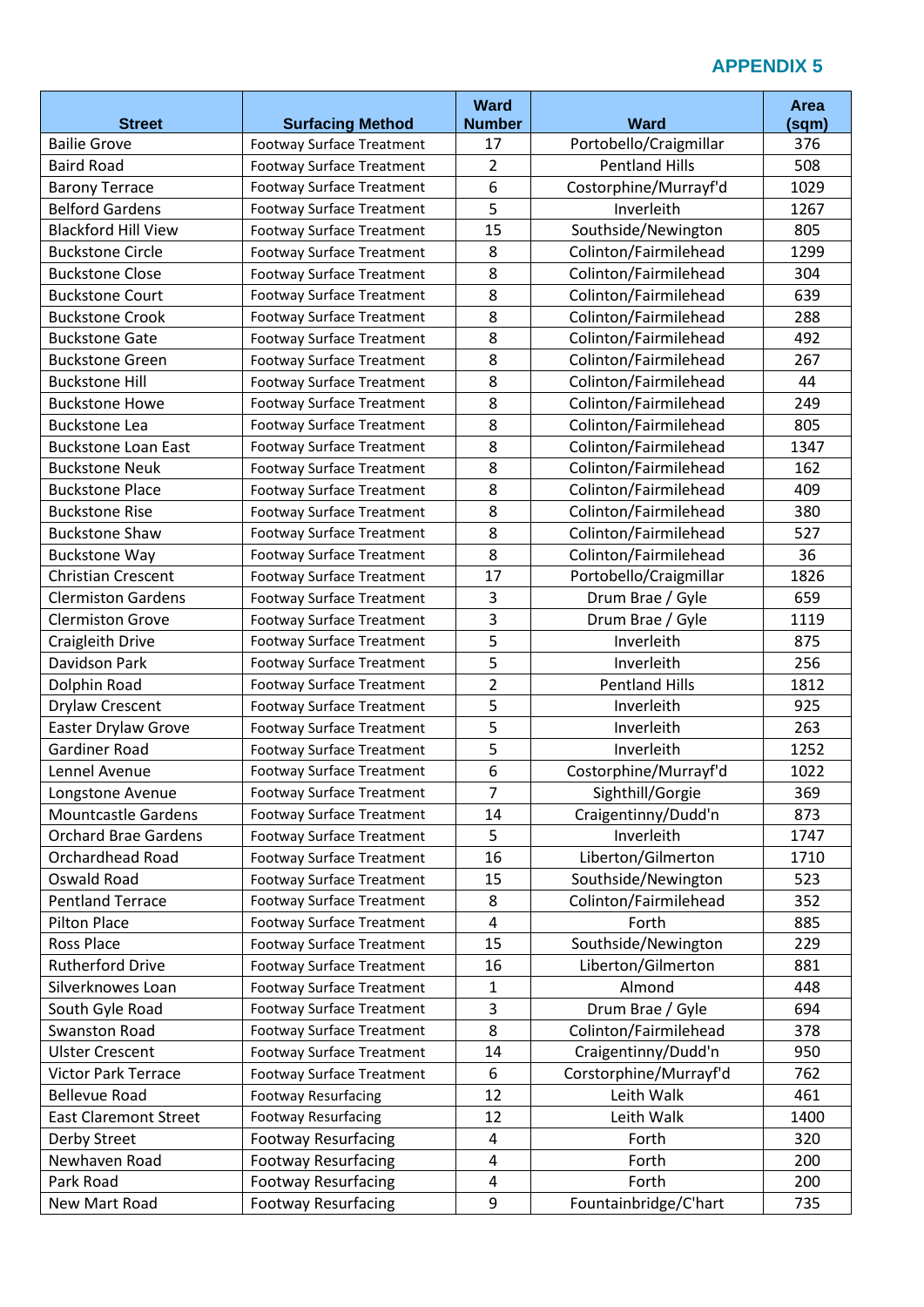| <b>Polwarth Gardens</b> | <b>Footway Resurfacing</b> | Fountainbridge/C'hart | 201  |
|-------------------------|----------------------------|-----------------------|------|
| <b>Stewart Terrace</b>  | <b>Footway Resurfacing</b> | Sighthill/Gorgie      | 771  |
| <b>Watson Crescent</b>  | <b>Footway Resurfacing</b> | Fountainbridge/C'hart | 1649 |